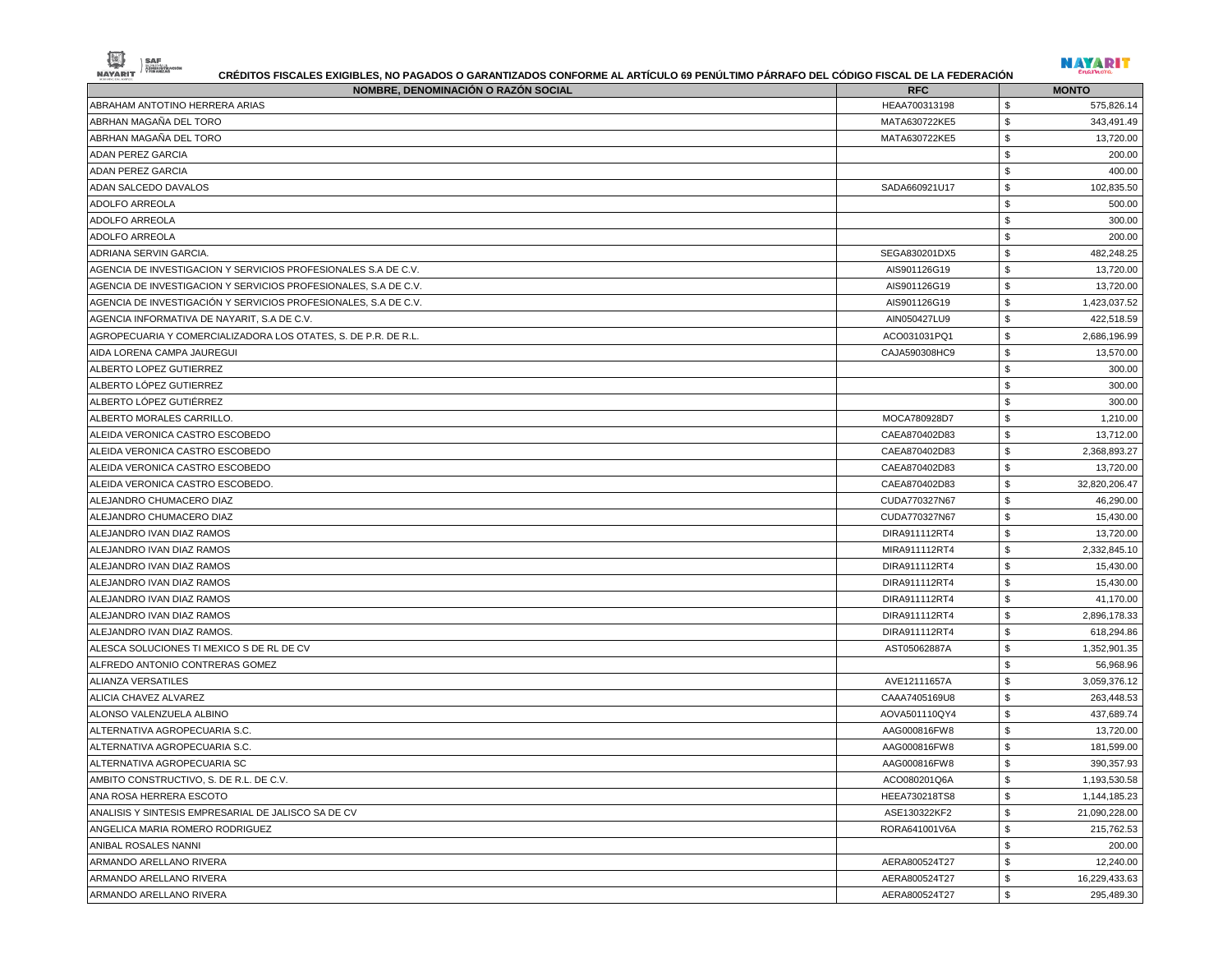| --- -<br>---<br>- 1 |  |
|---------------------|--|



| <b>NOMBRE, DENOMINACIÓN O RAZÓN SOCIAL</b>                        | <b>RFC</b>          | <b>MONTO</b>        |
|-------------------------------------------------------------------|---------------------|---------------------|
| ARMANDO ARELLANO RIVERA.                                          | AERA800524T27       | \$<br>972,362.92    |
| ARRENDAMIENTO CONSTRUCCION Y DISEÑO LAGOS S.A. DE C.V.            | ACD010430RK0        | \$<br>306,729.35    |
| ARRENDAMIENTO CONSTRUCCIÓN Y DISEÑO LAGOS S.A. DE C.V.            | ACD010430RK0        | \$<br>63,530.79     |
| ARRENDAMIENTO CONSTRUCCION Y DISEÑO LAGOS SA DE CV                | ACD010430RK0        | \$<br>13,720.00     |
| ARRENDAMIENTOS CONSTRUCCIONES Y SERVICIOS, S.A DE C.V.            | ACS951017MB4        | \$<br>681,705.45    |
| ARTEEETCH TRANSFORMACION S DE RL DE CV                            | ATR090724CQ0        | \$<br>13,720.00     |
| ARTEEETCH TRANSFORMACION, S. DE R.L. DE C.V.                      | ATR090724CQ0        | \$<br>15,430.00     |
| ARTEEETCH TRANSFORMACION, S. DE R.L. DE C.V.                      | ATR090724CQ0        | \$<br>15,234,427.40 |
| ARTURO CHAVARIN HIGADERA                                          | CAHA701228AT4       | \$<br>13,570.00     |
| ASESORIA EN DISEÑO INDUSTRIAL Y AGROPECUARIO, S.A DE C.V.         | ADI060207LP1        | -S<br>13,720.00     |
| ASESORIA EN DISEÑO INDUSTRIAL Y AGROPECUARIO, S.A DE C.V.         | ADI060207LP1        | \$<br>338,686.76    |
| ASISTENCIA TECNICA INTEGRAL PARA EL DESARROLLO RURAL, S.A DE C.V. | ATI000525Q10        | \$<br>15,430.00     |
| ASISTENCIA TECNICA INTEGRAL PARA EL DESARROLLO RURAL, S.A DE C.V. | ATI000525Q10        | \$<br>1.342.198.00  |
| AUTOBUSES UNIDOS DE NAYARIT, S.A DE C.V.                          | AUN070316C41        | \$<br>15,430.00     |
| AUTOBUSES UNIDOS DE NAYARIT, S.A DE C.V.                          | AUN070316C41        | \$<br>15,430.00     |
| AUTOSERVICIO LAS VIBORAS S.A DE C.V.                              | AVI001117Q3A        | \$<br>13,720.00     |
| AUTOTRANSPORTES VICTORIA SA DE CV                                 | AVI590918JWA        | \$<br>617,260.43    |
| BALEROS Y REFACCIONES DE OCCIDENTE, S.A. DE C.V.                  | BRO76129CW3         | -S<br>56,221.00     |
| BARK 2 CONSTRUCTORA ARQUITECTOS, S.A DE C.V.                      |                     | 407,514.29<br>\$    |
| BEATRIZ GONZALEZ VILLALOBOS                                       | GOVB5709217A8       | \$<br>36,720.00     |
| BEATRIZ GONZALEZ VILLALOBOS                                       | GOVB5709217A8       | \$<br>3,606,420.25  |
| BEATRIZ GONZALEZ VILLALOBOS.                                      | GOVB5709217A8       | \$<br>15,430.00     |
| BEATRIZ GONZALEZ VILLALOBOS.                                      | GOVB5709217A8       | \$<br>46,290.00     |
| BELEN FABIOLA OCAMPO RENTERIA                                     | OARB740903B93       | \$<br>10,720.00     |
| BELEN FABIOLA OCAMPO RENTERIA                                     | OARB740903B93       | \$<br>110,190.00    |
| BLANCA ELENA MARTÍNEZ AHUMADA                                     | MAAB610121UL4       | 13,570.00<br>- \$   |
| <b>BRENDA VELEZ TORRES</b>                                        | VETB740809GL5       | \$<br>25,481.54     |
| BRENDA VELEZ TORRES                                               | VETB740809GL5       | \$<br>35,490.00     |
| BRENDA VELEZ TORRES                                               | <b>VETB74089GL5</b> | \$<br>414,701.12    |
| BRENDA VELEZ TORRES                                               | VETB740809GL5       | \$<br>13,720.00     |
| BROGAMEX CONSTRUCCIONES, S.A DE C.V.                              | BCO111114TP0        | \$<br>15,430.00     |
| BROGAMEX CONSTRUCCIONES, S.A DE C.V.                              | BCO111114T90        | \$<br>15,430.00     |
| BROGRAMEX CONSTRUCCIONES, S.A DE C.V.                             | BCO111114TP0        | \$<br>15,430.00     |
| BROGRAMEX CONSTRUCCIONES, S.A DE C.V.                             | BCO111114TP0        | \$<br>22,664,885.59 |
| CALCULO DECORACIÓN Y CONSTRUCCIÓN S DE RL DE C.V.                 | CDC060403PT1        | -S<br>598,233.53    |
| CAMELIA MENDEZ REGLAS                                             | MERC661011TF2       | \$<br>12,240.00     |
| CAMELIA MENDEZ REGLAS                                             | MERC661011TF2       | \$<br>12,240.00     |
| CAMPO DE ESTRELLAS CONSTRUCTORA S.A DE C.V.                       | CEC981128CT4        | \$<br>5,314,775.94  |
| CAMPO DE ESTRELLAS CONSTRUCTORA S.A. DE C.V.                      | CEC981128CT4        | -S<br>13.720.00     |
| CAMPO LUGO CONSTRUCCIONES S.A. DE .C.V.                           | CLC0607042XA        | \$<br>157,599.05    |
| CAMPO LUGO CONSTRUCCIONES S.A. DE .C.V.                           | CLC0607042XA        | \$<br>131,730.90    |
| CARLOS ALBERTO CORTES FONSECA                                     | COFC690614MT6       | 351,108.04<br>\$    |
| CARLOS ALBERTO SOLTERO RAMIREZ                                    |                     | \$<br>500.00        |
| CARLOS ALBERTO SOLTERO RAMIREZ                                    |                     | 500.00<br>\$        |
| CBC SISTEMAS DE OCCIDENTE, S.A. DE C.V.                           | CSO931208H23        | \$<br>36,720.00     |
| CC CONSTRUCCIONES, S.A DE C.V.                                    | CCO021010JLA        | \$<br>441,255.44    |
| CENTRO EDUCATIVO BAHIA DE BANDERAS AC                             | CEB950214M96        | \$<br>9,075,571.72  |
| CENTRO QUIRURGICO TEPIC, S.A DE C.V.                              | CQT960301IP6        | \$<br>13,720.00     |
| CENTRO QUIRURGICO TEPIC, S.A DE C.V.                              | CQT960301IP6        | \$<br>36,720.00     |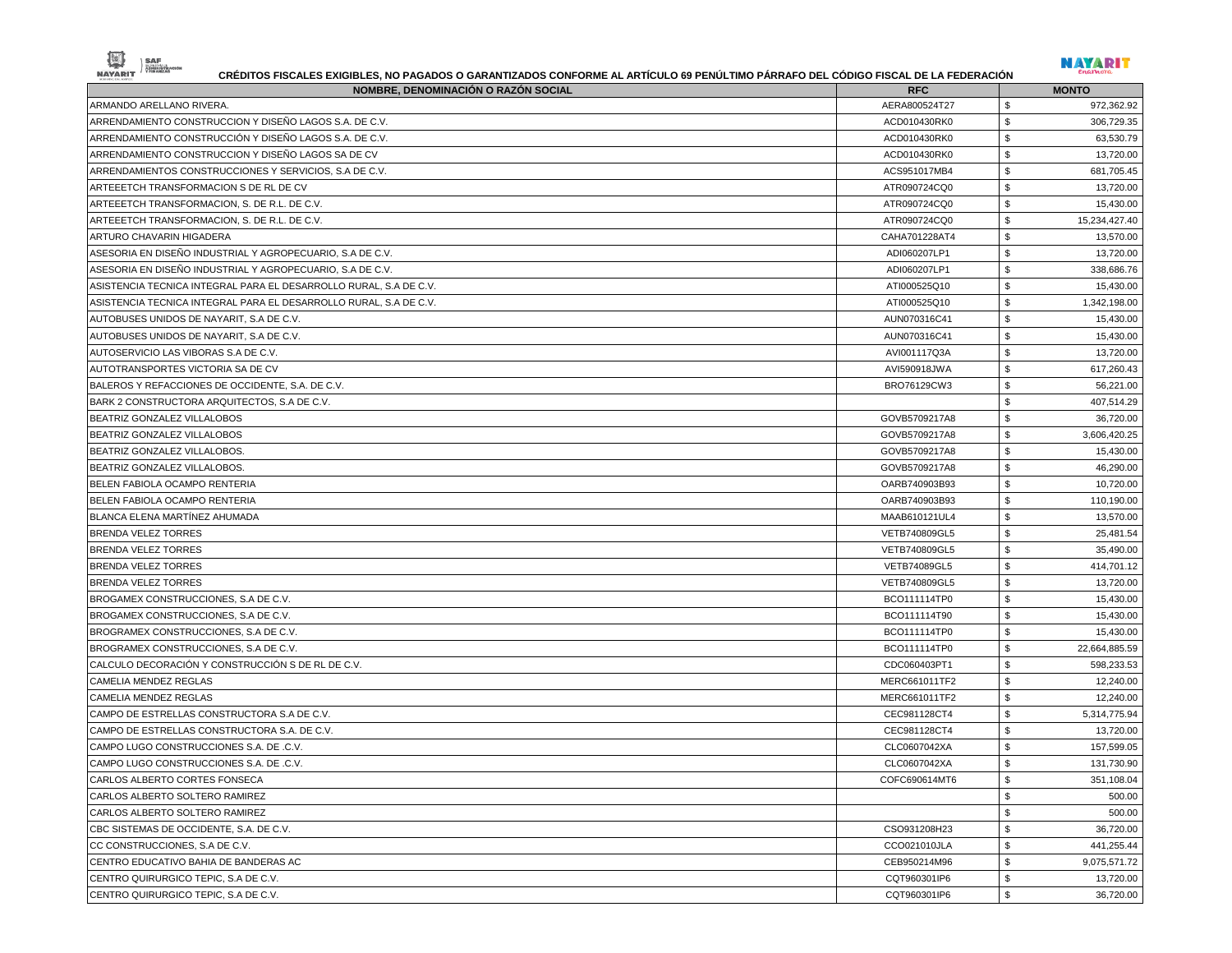| NOMBRE, DENOMINACIÓN O RAZÓN SOCIAL                                    | <b>RFC</b>    | <b>MONTO</b>              |
|------------------------------------------------------------------------|---------------|---------------------------|
| CENTRO QUIRURGICO TEPIC, S.A DE C.V.                                   | CQT960301IP6  | \$<br>698,294.85          |
| CESAR DEMETRIO ESTRADA NERI                                            | EANC690326810 | \$<br>678,947.78          |
| <b>CESAR MURILLO MORENO</b>                                            |               | \$<br>200.00              |
| <b>CESAR MURILLO MORENO</b>                                            |               | \$<br>200.00              |
| <b>CESAR MURILLO MORENO</b>                                            |               | \$<br>200.00              |
| CINTHYA PATRICIA ROMANO TIZCARENO                                      | ROTC870118691 | \$<br>13,570.00           |
| CLAUDIA ROXANA BETANCOURT GOMEZ                                        | BEGC741127B22 | \$<br>36,720.00           |
| CLAUDIA ROXANA BETANCOURT GOMEZ                                        | BEGC741127B22 | \$<br>1,689,355.45        |
| CLAUDIA ROXANA BETANCOURT GOMEZ                                        | BEGC741127B22 | \$<br>36,720.00           |
| CLAUDIA YADIRA CRUZ MARTINEZ                                           | CUMC7101038H8 | \$<br>24,144.00           |
| CLAUDIA YADIRA CRUZ MARTINEZ                                           | CUMC7101038H8 | \$<br>579,728.00          |
| CLEMENTINA LUCATERO RUELAS                                             | LURC3304085D0 | \$<br>10,720.00           |
| CLEMENTINA LUCATERO RUELAS                                             | LURC3304085D0 | \$<br>32,150.00           |
| CLINICA DENTAL CATEDRAL S.A DE C.V.                                    |               | \$<br>10,720.00           |
| CLINICA DENTAL CATEDRAL S.A DE C.V.                                    |               | \$<br>138,880.26          |
| COLEGIO EUREKA VANGUARDIA EDUCATIVA SC                                 | CEV090828GG1  | \$<br>383,219.03          |
| COMERCIAL AGRICOLA DE NAYARIT, S.A DE C.V.                             | CAN9005146U0  | <b>S</b><br>15,280.00     |
| COMERCIALIZADORA FAGO DE ACUMULADORES Y FILTROS, S.A DE C.V.           | CFA010906IX2  | \$<br>46,290.00           |
| COMERCIALIZADORA FAGO DE ACUMULADORES Y FILTROS, S.A DE C.V.           | CFA010906IX2  | \$<br>13,720.00           |
| COMERCIALIZADORA FAGO DE ACUMULADORES Y FILTROS, S.A DE C.V.           | CFA010906IX2  | \$<br>13,720.00           |
| COMERCIALIZADORA FAGO DE ACUMULADORES Y FILTROS, S.A DE C.V.           | CFA010906IX2  | \$<br>5,178,369.66        |
| COMERCIALIZADORA LUXURY, S.A DE C.V.                                   | CLU1212196R6  | \$<br>31,319,349.01       |
| COMVENSE, S.A. DE C.V.                                                 |               | \$<br>594,387.90          |
| CONSTRUCCION INTELIGENTE APLICADA S.A DE C.V.                          | CIA030402922  | \$<br>256,615.02          |
| CONSTRUCCIONES OSMAJO, S.A. DE C.V.                                    | COS980601BD7  | \$<br>324,911.00          |
| CONSTRUCCIONES PESADAS DEL PACIFICO                                    | CPP950124UU6  | \$<br>115,515.23          |
| CONSTRUCCIONES PESADAS DEL PACIFICO S.A DE C.V.                        | CPP50124UU6   | \$<br>214,709.50          |
| CONSTRUCCIONES SUSTENTABLES V&V, S.A DE C.V.                           | CSV1402103Y7  | \$<br>2,237,866.14        |
| CONSTRUCCIONES Y EXPANCIONES TELEFONICAS, S.A DE C.V.                  |               | \$<br>584,502.54          |
| CONSTRUCCIONES Y EXPANCIONES TELEFONICAS, S.A DE C.V.                  |               | \$<br>15,430.00           |
| CONSTRUCCIONES Y EXPANCIONES TELEFONICAS, S.A DE C.V.                  | CET010910P83  | \$<br>46,290.00           |
| CONSTRUCCIONES, REMODELACIONES, INSTALACIONES Y SERVICIOS, S.A DE C.V. | CRI0801214Q2  | \$<br>4,553,133.14        |
| CONSTRUCTORA E INMOBILIARIA RIBAZUL S.A. DE C.V.                       | CIR030903AP1  | \$<br>57,292.98           |
| CONSTRUCTORA ESTONEAGE S.A DE C.V.                                     | CES090427S91  | \$<br>13,720.00           |
| CONSTRUCTORA LANTANA SA DE CV                                          | CLA091207CS8  | \$<br>3,483,308.06        |
| CONSTRUCTORA REY NAYAR S.A. DE C.V.                                    | CRN9603181N1  | \$<br>227,644.37          |
| CONSTRUCTORA SARCON, S.A DE C.V.                                       | CSA020913738  | \$<br>357,951.68          |
| CONSTRUCTORA VILLA LA ESTANCIA. S.A DE C.V.                            | CVE0503287F8  | \$<br>2,066,723.19        |
| CONSTRUCTORA YADELI S.A. DE C.V.                                       | CYA0101256B5  | \$<br>1,380,661.27        |
| CONSTRUCTORA YADELI S.A. DE C.V.                                       | CYA0101256B5  | \$<br>12,240.00           |
| CORA INGENIERIA S.A. DE C.V.                                           |               | \$<br>1,135,168.31        |
| CORA INGENIERIA S.A. DE C.V.                                           | CIN980618F71  | \$<br>2,074,596.41        |
| CORA INGENIERIA S.A. DE C.V.                                           | CIN980618F71  | \$<br>612,337.46          |
| CORA INGENIERIA S.A. DE C.V.                                           | CIN980618F71  | \$<br>824,466.04          |
| CORPORATIVO DE ALTA SEGURIDAD PRIVADA, S.A DE C.V.                     | CAS110908DX8  | \$<br>7,580,408.72        |
| CORPORATIVO JURIDICO ESGH SC                                           | CJE1108241V1  | $\,$<br>15,430.00         |
| CORPORATIVO JURIDICO ESGH, S.A.                                        | CJE1108241V1  | $\,$<br>15,430.00         |
| CRESCENCIO CASTILLO GUZMAN                                             | CAGC271025C58 | \$<br>568,030.14          |
| CRUZ ALBA LOPEZ RIOJAS                                                 | LORC651216R21 | $\mathfrak s$<br>1,330.00 |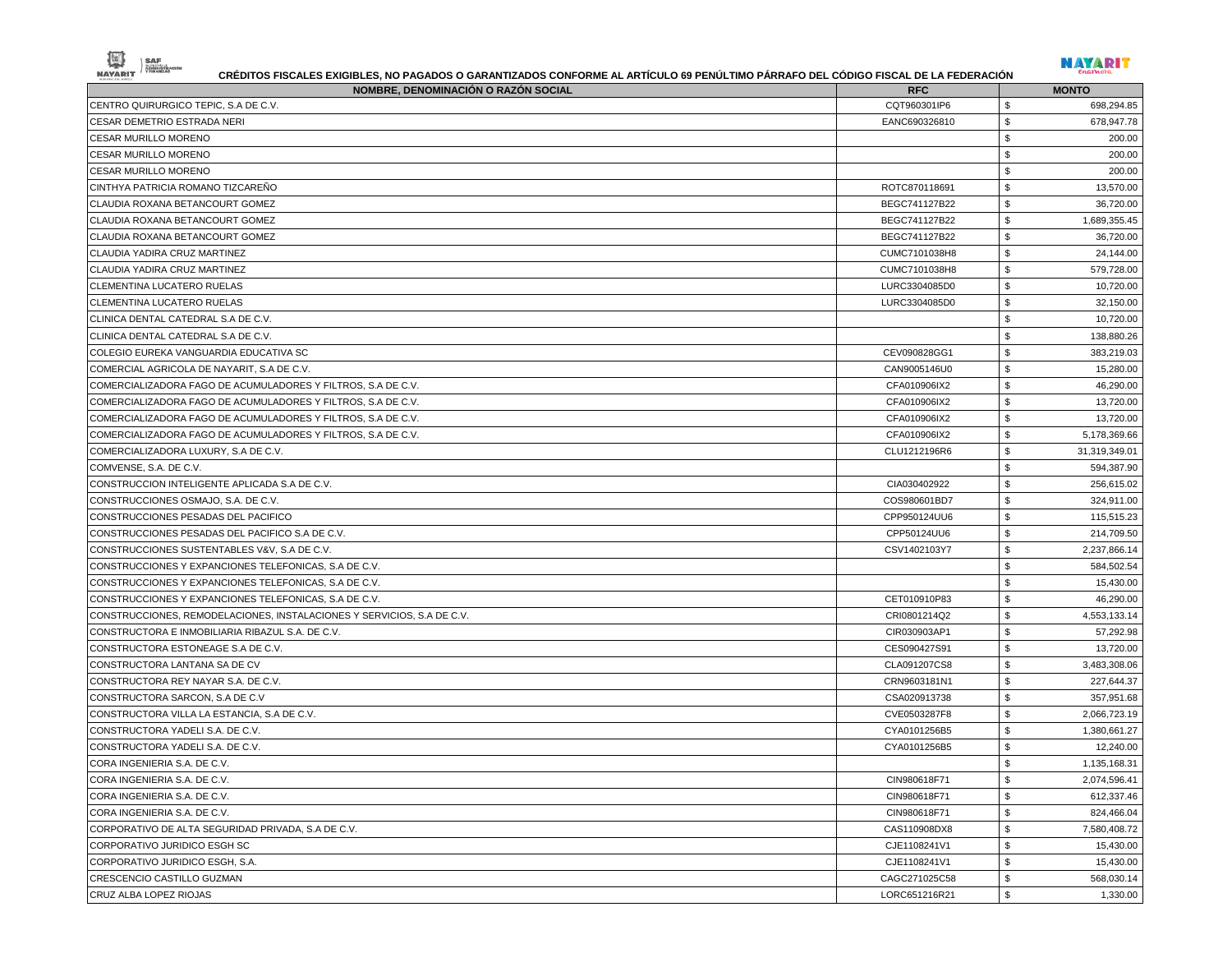| NOMBRE, DENOMINACIÓN O RAZÓN SOCIAL                    | <b>RFC</b>    | <b>MONTO</b>        |
|--------------------------------------------------------|---------------|---------------------|
| CRUZ EVELIA ORTIZ LOPEZ                                | OILC6104309J9 | \$<br>9,783.00      |
| CUBIK CONCRETOS SA DE CV                               | CCO101013I49  | \$<br>8,922,571.59  |
| DANIEL LOERA MORALES                                   | LOMD541006UD5 | \$<br>13,570.00     |
| DAVINO CAPACITACION Y ASESORIA, S. DE R.L. DE C.V.     | DCA120905LL5  | \$<br>17,730.00     |
| DAVINO, CAPACITACION Y ASESORIA S. DE R.L. DE C.V.     | DCA120905LL5  | \$<br>15,430.00     |
| DAVINO, CAPACITACION Y ASESORIA, S. DE R.L. DE C.V.    | DCA120905LL5  | \$<br>1,240,538.34  |
| DIFERENTES CONCEPTOS, S.A DE C.V.                      | DCO070601MFA  | \$<br>15,430.00     |
| DONY YAHIR HERNANDEZ SANDOVAL                          | HESD8204179Z7 | \$<br>13,720.00     |
| DONY YAHIR HERNANDEZ SANDOVAL                          | HESD8204179Z7 | \$<br>1,959,505.88  |
| DONY YAHIR HERNANDEZ SANDOVAL                          | HESD8204179Z7 | \$<br>13,720.00     |
| DONY YAHIR HERNANDEZ SANDOVAL                          | HESD8204179Z7 | \$<br>13,720.00     |
| DONY YAHIR HERNANDEZ SANDOVAL                          | HESD8204179Z7 | \$<br>591,942.99    |
| DORA YRASEMA ESPINOZA GALAVIZ                          |               | \$<br>800.00        |
| EDGAR ALBERTO ESPINOZA PADILLA                         | EIPE800116SD1 | \$<br>13,570.00     |
| EDGAR ANTONIO VILLALVAZO AVELICA                       | VIAE8611202J9 | \$<br>1,503,668.63  |
| EDGARDO MARTIN MACKIENWICZ                             | MAED78083197A | \$<br>155,103.00    |
| EDIFICACIONES Y DISEÑOS INTEGRALES DE NAYARIT SA DE CV | EDI0006283J3  | \$<br>638,394.39    |
| EDUARDO ARCINIEGA CASILLAS                             | AICE750916KD1 | \$<br>390,308.53    |
| EDUARDO DANIEL HERNANDEZ MENDOZA                       | HEME800714B58 | \$<br>15,278.00     |
| EDUARDO RODRIGUEZ ROSALES                              | RORE79120515A | \$<br>15,430.00     |
| EDUARDO RODRIGUEZ ROSALES                              | RORE79120515A | \$<br>15,430.00     |
| EDUARDO RODRIGUEZ ROSALES                              | RORE79120515A | \$<br>26,764,567.20 |
| EDUARDO RODRIGUEZ ROSALES                              | RORE79120515A | \$<br>8,702,057.16  |
| EDUARDO RODRÍGUEZ ROSALES.                             | RORE79120515A | \$<br>15,430.00     |
| EDUARDO RODRÍGUEZ ROSALES.                             | RORE79120515A | \$<br>46,290.00     |
| EFRAIN MARQUEZ DELGADO                                 | MADE650629TQ3 | \$<br>3,057,402.69  |
| EFRAIN RUEDA SOLIS                                     | RUSE6511255X4 | \$<br>566,875.99    |
| ELIAS OSORNIO CORNEJO                                  | OOCE730202SS6 | \$<br>13,720.00     |
| <b>ELIAS OSORNIO CORNEJO</b>                           | OOCE730202SS6 | \$<br>13,720.00     |
| EMSA CONSTRUCTORES, S.A DE C.V.                        | ECO100225D60  | \$<br>1,270,110.84  |
| ENEDINA GOMEZ VILLALOBOS                               | GOVE660311357 | \$<br>1,308,155.42  |
| <b>ENRIQUE FRIAS HERNÁNDEZ</b>                         |               | \$<br>500.00        |
| <b>ENRIQUE RIVAS SANTIAGO</b>                          | RISE4203107V0 | \$<br>113,197.93    |
| ERNESTO DARINEL MENDOZA COVARRUBIAS                    | MECE811014F36 | \$<br>13,570.00     |
| ESMERALDA RUBI SANTILLAN HERNANDEZ                     | SAHE780128CT5 | \$<br>15,430.00     |
| ESMERALDA RUBI SANTILLAN HERNANDEZ                     | SAHE780128CT5 | \$<br>46,290.00     |
| ESMERALDA RUBI SANTILLAN HERNANDEZ                     | SAHE780128CT5 | \$<br>12,240.00     |
| ESMERALDA RUBI SANTILLAN HERNANDEZ                     | SAHE780128CT5 | \$<br>20,314,825.75 |
|                                                        |               | \$                  |
| ESMERALDA RUBI SANTILLAN HERNANDEZ.                    | SAHE780128CT5 | 60,355,039.21       |
| ESMERALDA RUBI SANTILLAN HERNNADEZ                     | SAHE780128CT5 | 12,240.00<br>S,     |
| <b>ESTEBAN ARROYO MALDONADO</b>                        |               | \$<br>544.70        |
| FELIPE DE JESUS VAZQUEZ MONTES                         |               | \$<br>32,150.00     |
| FELIPE DE JESUS VAZQUEZ MONTES                         |               | \$<br>12,240.00     |
| FELIPE DE JESUS VAZQUEZ MONTES                         |               | \$<br>40,648.00     |
| FELIPE DE JESUS VAZQUEZ MONTES                         |               | \$<br>307,264.72    |
| FILIPO FRANCO XOLALPA                                  | FAXF691230MIA | \$<br>1,006,407.34  |
| FILIPO FRANCO XOLALPA                                  | FAXF691230MIA | \$<br>13,720.00     |
| <b>FILIPPO PERALTA MARCHINGIGLIO</b>                   | PEMF630516IX9 | \$<br>13,570.00     |
| FORZA BLOCK DE R.L DE C.V.                             | FBL1307012S9  | \$<br>13,720.00     |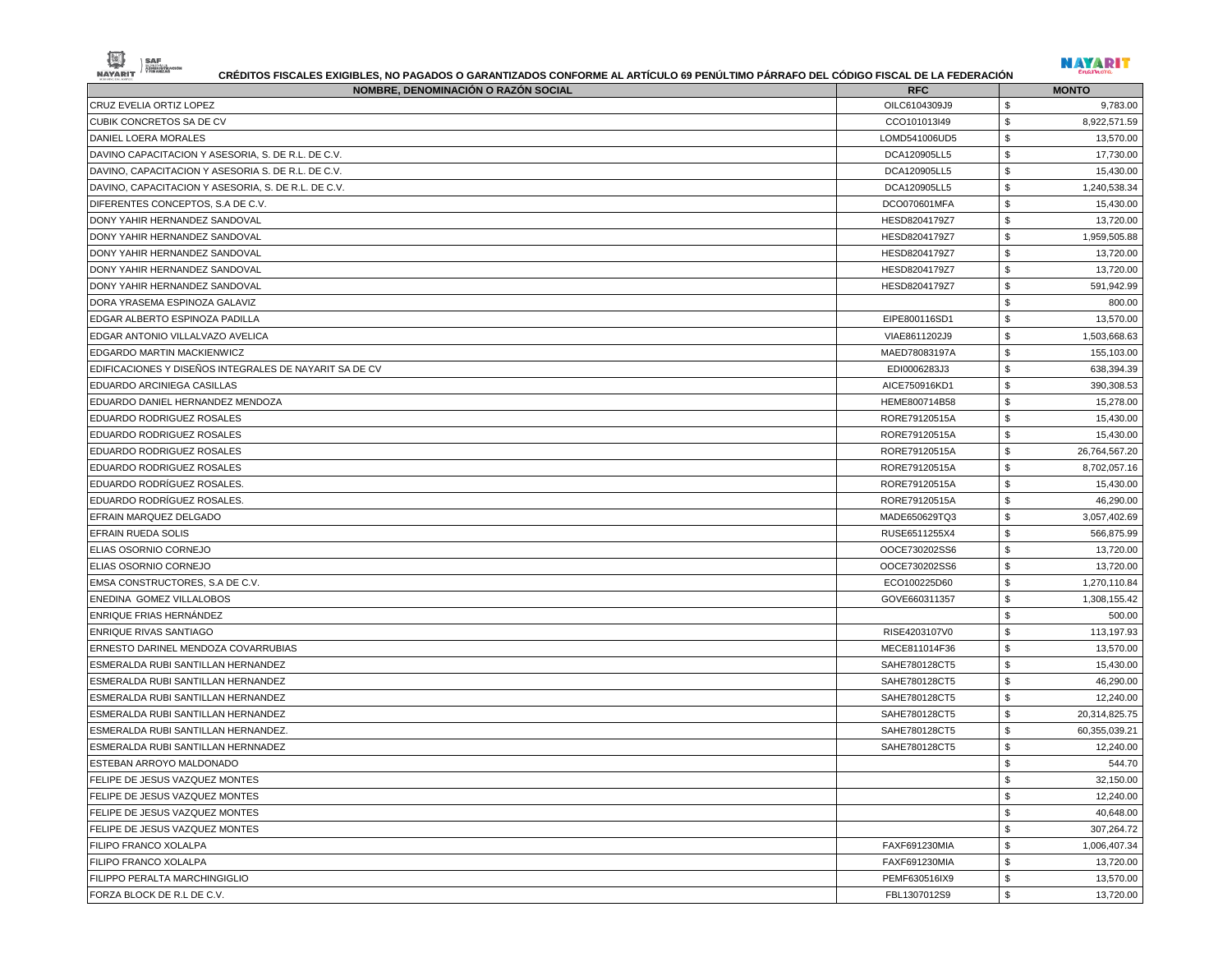| --- -<br>------ |  |
|-----------------|--|



| NOMBRE, DENOMINACIÓN O RAZÓN SOCIAL<br>FORZA BLOCK S DE RL DE CV | <b>RFC</b><br>FBL1307012S9 | <b>MONTO</b><br>\$<br>36,720.00 |
|------------------------------------------------------------------|----------------------------|---------------------------------|
| FRANCISCA NOEMI RODRIGUEZ BUSTAMANTE                             |                            | $\mathfrak{s}$<br>1,320,515.99  |
| FRANCISCO ESTEBAN RODRIGUEZ ANDRADE                              | ROAF750408SC5              | \$<br>12,270.00                 |
| FRANCISCO JIMENEZ DELGADO                                        | JIDF74100412A              | \$<br>12,240.00                 |
| FRANCISCO ROMERO PEREZ                                           | ROPF681004KU1              | \$<br>10,720.00                 |
| FRANCISCO ROMERO PEREZ                                           | ROPF681004KU1              | $\mathbf{s}$<br>32,150.00       |
| FRANCISCO ROMERO PEREZ                                           | ROPF681004KU1              | \$<br>67,968.00                 |
| <b>FRANCISCO ROMERO PEREZ</b>                                    | ROPF681004KU1              | \$<br>413,153.45                |
| GASOLINA Y DIESEL DE TEPIC S.A. DE C.V.                          |                            | \$<br>5,079,345.35              |
| GENERAL DE PROYECTOS S.A. DE C.V.                                | GPR0001259N5               | \$<br>12,240.00                 |
| GENERAL DE PROYECTOS S.A. DE C.V.                                | GPR0001259N5               | \$<br>1,485,370.96              |
| GENERAL DE PROYECTOS, S.A. DE C.V.                               | GPR0001259N5               | \$<br>36,720.00                 |
| GEOTECNIA, SUPERVISION Y APLICACIONES TOPOGRAFICAS, S.A DE C.V.  | GSA130627TQA               | \$<br>260,109.34                |
| GERARDO SALAZAR ZERMEÑO                                          | SAZG7610313l8              | $\mathfrak{s}$<br>746,474.97    |
| GERMAN CASTELLANO RAMIREZ                                        | CARG570528CTA              | \$<br>2,657.00                  |
| GERMAN CUELLAR CONTRERAS.                                        | CUCG760503UD8              | \$<br>1,330.00                  |
| <b>GERMAN GONZALEZ GARCIA</b>                                    |                            | \$<br>200.00                    |
| GOLDEN ANVIL, S.A C.V.                                           | GAN980527IV9               | 715,955.98<br>\$                |
| GONZALO GARCIA RUELAS                                            | GARG420110JI5              | \$<br>13,570.00                 |
| GONZALO PARRA BARAJAS                                            | PABG500315AA3              | \$<br>13,720.00                 |
| GRIGA CONSTRUCCIONES S DE RL DE CV                               | GCO0311268N3               | \$<br>13,720.00                 |
| GRIGA CONSTRUCCIONES S DE RL DE CV                               | GCO0311268N3               | \$<br>4,222,224.17              |
| GRIGA CONSTRUCCIONES S. DE R.L. DE C.V.                          | GCO0311268N3               | \$<br>13,720.00                 |
| GRIGA CONSTRUCCIONES, S. DE R.L. DE C.V.                         | GCO0311268N3               | \$<br>15,430.00                 |
| GRIGA CONSTRUCCIONES. S. DE R.L. DE C.V.                         | GCO0311268N3               | \$<br>122,683.82                |
| GRUPO EMPRESARIAL CIBER TIENDA, S DE R.L DE C.V.                 | GEC080207A75               | \$<br>240,898.00                |
| GRUPO MAXIMA DEL PACIFICO, S.A DE C.V                            | GMP1012156AA               | \$<br>79,859,964.96             |
| GRUPO PARRA GARCIA, S.A DE C.V.                                  |                            | \$<br>736,985.68                |
| GRUPO SANTANA DEL PACIFICO S.A. DE C.V.                          | GSP030113G30               | \$<br>230,645.75                |
| GRUPO SANTANA DEL PACIFICO, S.A DE C.V.                          | GSP030113G30               | \$<br>55,317.00                 |
| GUILLERMO ADAN MARQUEZ FLORES                                    | MAFG78'721F92              | \$<br>13,570.00                 |
| GUILLERMO CAYETANO QUINTERO / FRUTERIA CARVAJAL.                 |                            | \$<br>900.00                    |
| HECTOR MIGUEL ESCOBEDO ROJAS                                     | EORH730929B32              | \$<br>15,430.00                 |
| HECTOR MIGUEL ESCOBEDO ROJAS                                     | EORH730929B32              | \$<br>46,290.00                 |
| HECTOR MIGUEL ESCOBEDO ROJAS.                                    | EORH730929B32              | \$<br>2,789,241.02              |
| HECTOR SAUL PIÑA GAMEROS                                         | PIGH631207HIA              | \$<br>12,240.00                 |
| HECTOR SAUL PIÑA GAMEROS                                         | PIGH631207HIA              | \$<br>1,240,959.91              |
| HUMBERTO SANTIAGO MARTINEZ.                                      | SAMH850201296              | \$<br>1,210.00                  |
| HUMBERTO SANTIAGO MARTINEZ.                                      | SAMH850201296              | 1,210.00<br>\$                  |
| <b>IGNACIO LOPEZ VAZQUEZ</b>                                     | LOVI661220JB5              | \$<br>15,430.00                 |
| <b>IGNACIO LOPEZ VAZQUEZ</b>                                     | LOVI661220JB5              | \$<br>8,871,049.72              |
| IGNACIO LOPEZ VAZQUEZ.                                           | LOVI661220JB5              | 8,592,134.25<br>S,              |
| IJTI AMBANARHIR HERRERA DIAZ.                                    | HEDI9412301Y3              | \$<br>15,430.00                 |
| ILIANA JUDITH HERNANDEZ RIVERA                                   | HERI881231FK8              | \$<br>12,240.00                 |
| ILSY CAROLINA SEGURA LOPEZ                                       | SELI860319QM5              | \$<br>185,849.07                |
| IMPULSORA NUEVO VALLARTA S.A DE C.V                              | INV0311271U9               | \$<br>32,318.23                 |
| INDALECIA MEZA GRADILLA.                                         | MEGI670415CM7              | \$<br>13,570.00                 |
| INFORMATICA Y SISTEMAS DE NAYARIT, S.A DE C.V.                   | ISN920604142               | \$<br>303,672.00                |
| INGENIERIA DEL TERRENO S.A DE C.V.                               | ITE0705285Y6               | \$<br>13,720.00                 |
|                                                                  |                            |                                 |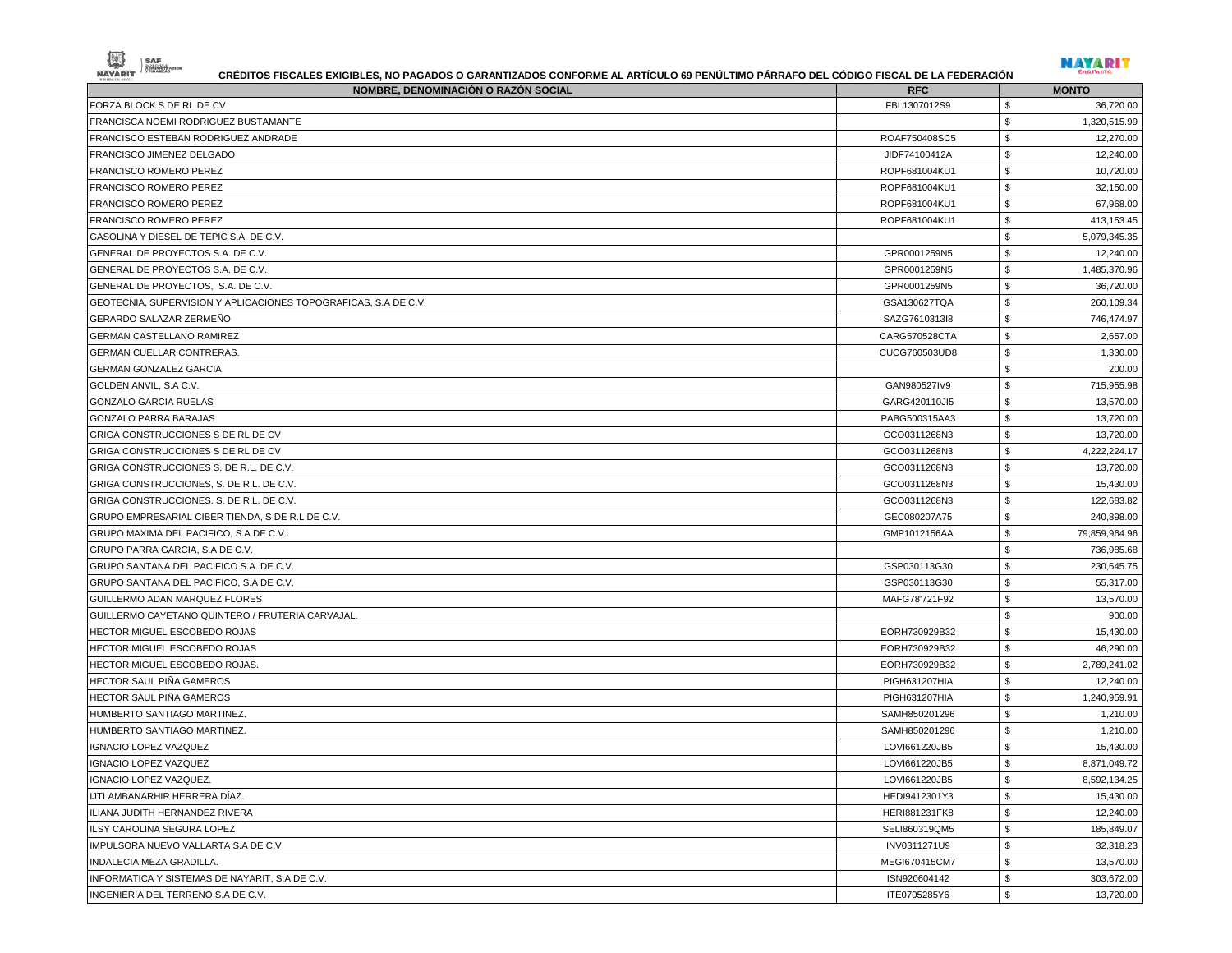|--|



| NOMBRE, DENOMINACIÓN O RAZÓN SOCIAL                     | <b>RFC</b>    | <b>MONTO</b>        |
|---------------------------------------------------------|---------------|---------------------|
| INGENIERIA DEL TERRENO, S.A DE C.V.                     | ITE0705285Y6  | \$<br>1,043,132.09  |
| INMOBILIARIA VARGAS COLVIN S.A. DE C.V.                 | IVC9902246B8  | \$<br>12,240.00     |
| INNOVACION Y SERVICIOS ADMINISTRATIVOS PROFIN S.C.      | ISA070920AZ4  | \$<br>12,240.00     |
| INNOVACION Y SERVICIOS ADMINISTRATIVOS PROFIN S.C.      | ISA070920AZ4  | \$<br>12,240.00     |
| INNOVACION Y SERVICIOS ADMINISTRATIVOS PROFIN S.C.      | ISA070920AZ4  | \$<br>12,240.00     |
| INOVACIÓN DE FABRICAS S. DE R.L. DE C.V.                | IFA1110297P6  | \$<br>15,430.00     |
| INTEGRADORA DE CAFÉ SUSTENTABLE DE NAYARIT S.A. DE C.V. | ICS050204KD3  | \$<br>12,240.00     |
| ISIDRA RAMOS PADILLA.                                   | RAPI5810078R3 | \$<br>13,570.00     |
| ISMAEL RAMOS CERVANTES.                                 | RACI600723LV4 | \$<br>13,570.00     |
| IVAN SAUL MATA DIAZ                                     |               | \$<br>300.00        |
| IVAN SAUL MATA DIAZ                                     |               | \$<br>300.00        |
| IVAN SAUL MATA DIAZ                                     |               | \$<br>300.00        |
| IXTLENSE CONSTRUCTORA S DE R.L DE C.V                   | ICC990520LC3  | 584,436.62<br>\$    |
| J&C CONSTRUCCIONES Y PROYECTOS, S.A DE C.V.             | JCP9905118M3  | \$<br>234,629.05    |
| J. LORENZO CONTRERAS HERNANDEZ.                         | COHJ470816LG3 | \$<br>1,210.00      |
| JAIRO ADONAY CARRIERA PEDROZA                           |               | \$<br>1,900,781.02  |
| JAIRO ADONAY CARRILLO PEDROZA                           |               | 12,240.00<br>\$     |
| JANET ALINA GUERRERO BENITEZ                            | GUBJ6611113U3 | \$<br>1,330.00      |
| JARDIEL MARTIN ESPARZA ROBLES                           |               | \$<br>250.00        |
| JARDIEL MARTIN ESPARZA ROBLES                           |               | \$<br>250.00        |
| JESUS ALBERTO ESTRADA DELGADO                           |               | \$<br>1,124,505.59  |
| JESUS ALBERTO ESTRADA DELGADO                           |               | \$<br>41,170.00     |
| JESUS ALBERTO ESTRADA DELGADO                           | EADJ750524QZA | \$<br>13,720.00     |
| JESUS MANUEL BERNAL DE LOS SANTOS                       | BESJ307198Z3  | \$<br>10,573,849.67 |
| <b>JESUS MARTINEZ PARRA</b>                             |               | \$<br>1,000.00      |
| JESUS MAYEL ESPINOSA VIGUERAS                           | EIVJ810203QR7 | \$<br>126,190.68    |
| <b>JESUS MIRANDA CERON</b>                              | MICJ700219VE3 | \$<br>1,393,244.58  |
| JESUS MIRANDA CERON                                     | MICJ700219VE3 | \$<br>36,720.00     |
| <b>JESUS MIRANDA CERON</b>                              | MICJ700219VE3 | \$<br>12,240.00     |
| JLB CORPORATIVO, SC                                     | JCO0805221YO  | \$<br>41,170.00     |
| JORGE ANTONIO GARCIA BARBONTIN                          |               | \$<br>162,087.75    |
| JORGE ANTONIO ROSAS MICHEL                              | ROMJ930211AV4 | \$<br>1,330.00      |
| JORGE ASCENCION ZEPEDA SALAZAR                          | ZESJ731203IP6 | \$<br>56,557.00     |
| JORGE MANZANO MALDONADO                                 | MAMJ701205EH7 | \$<br>12,240.00     |
| JORGE MONDRAGON SANTOYO                                 | MOSJ631120A81 | \$<br>638,814.23    |
| JORGE MONDRAGON SANTOYO                                 | MOSJ631120A81 | \$<br>15,430.00     |
| JORGE OSWALDO SANDOVAL CABELLO.                         | SACJ770904VA9 | \$<br>1,330.00      |
| JORGE OSWALDO SANDOVAL CABELLO.                         | SACJ770904VA9 | 1,330.00<br>\$      |
| JORGE PRAIZ CUELLAR                                     | PACJ710827F75 | \$<br>50,061,433.38 |
| JORGE ROGELIO CAREAGA PEREZ.                            | CAPJ370831NX6 | 1,711,716.82<br>\$  |
| JOSE ALBERTO FAUSTO VAZQUEZ DEL MERCADO                 | FAVA8102065P7 | \$<br>12,240.00     |
| JOSE ALBERTO FAUSTO VAZQUEZ DEL MERCADO                 | FAVA8102065P7 | 1,463,501.16        |
| JOSE ANTONIO MORENO CORTES                              | MOCA680506MN9 | \$<br>10,720.00     |
| JOSE ANTONIO MORENO CORTES                              | MOCA680506MN9 | \$<br>31,306.90     |
| JOSE ANTONIO RIVERA CABRERA.                            | RICA750807JM8 | \$<br>14,962.00     |
| JOSE ARTURO CORTES ESCALANTE                            | COEA750318H72 | \$<br>762,077.39    |
| JOSE ARTURO CORTES ESCALANTE                            | FORA751030626 | \$<br>10,720.00     |
| JOSE ARTURO CORTES ESCALANTE                            | COEA750318H72 | \$<br>34,328.00     |
| JOSE ARTURO CORTES ESCALANTE                            | COEA750318H72 | \$<br>104,594.56    |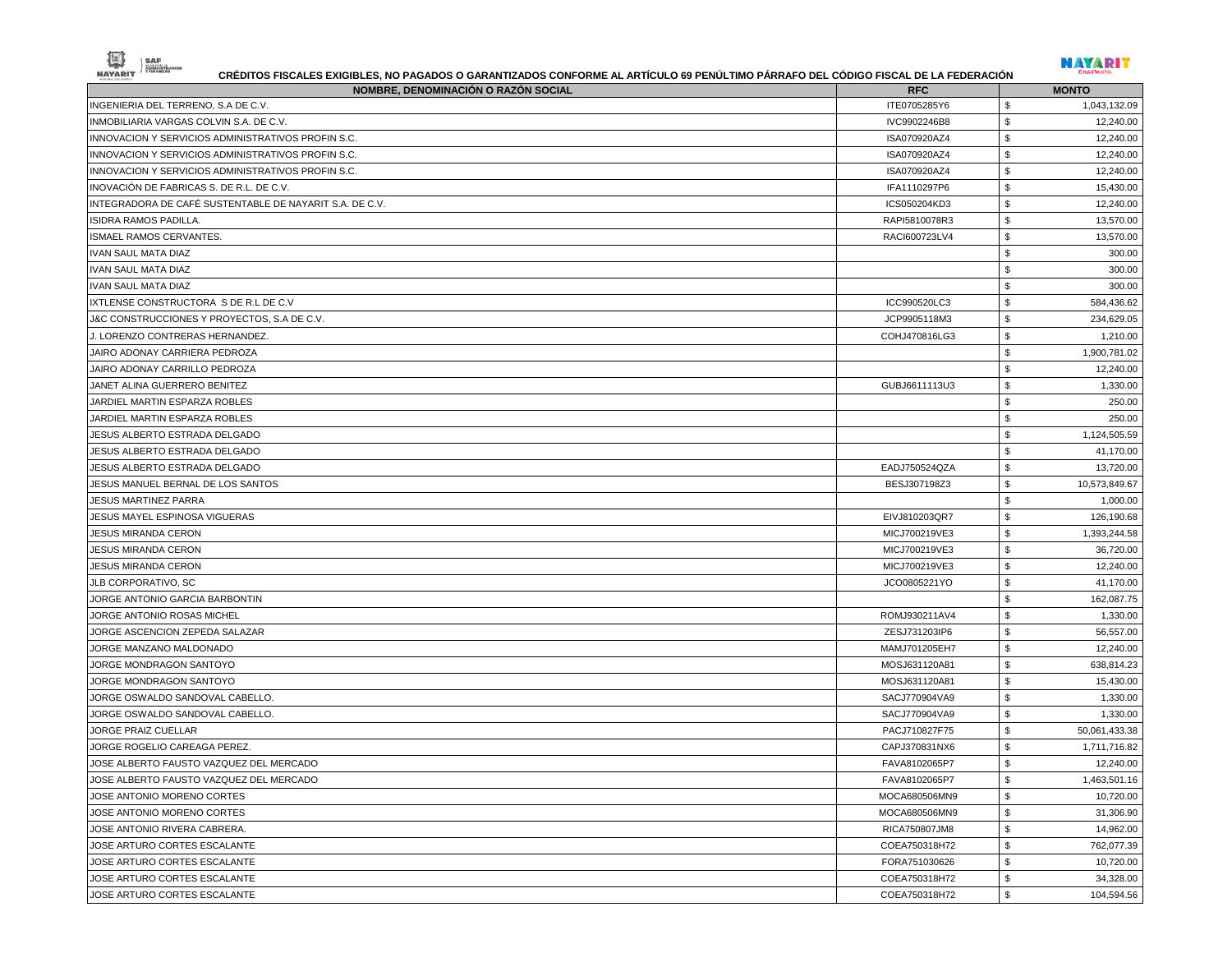| NOMBRE, DENOMINACIÓN O RAZÓN SOCIAL                                                | <b>RFC</b>                     | <b>MONTO</b>                         |
|------------------------------------------------------------------------------------|--------------------------------|--------------------------------------|
| JOSE ARTURO CORTES ESCALANTE                                                       | COEA750318H72                  | 41,170.00<br>\$                      |
| JOSE ARTURO CORTES ESCALANTE                                                       | COEA750318H72                  | \$<br>12,240.00                      |
| JOSE CRUZ SOLIS RIVERA                                                             |                                | \$<br>13,720.00                      |
| JOSE DE JESUS JAUREGUI VALDIVIA                                                    | JAVJ480116B60                  | \$<br>743.48                         |
| JOSE ERNESTO GUTIERREZ COMPARAN                                                    | GUCE690913UIA                  | \$<br>4,279,237.49                   |
| JOSE JUAN FLORES OLVERA                                                            |                                | \$<br>1,011.40                       |
| JOSE LUIS ALVAREZ                                                                  |                                | \$<br>1,000.00                       |
| JOSE LUIS GONZALEZ                                                                 | GOLU510824CZ3                  | \$<br>1,330.00                       |
| JOSE LUIS MALDONADO LUNA                                                           | MALL6008136H5                  | \$<br>12,240.00                      |
| JOSE LUIS MONTERO HERNANDEZ                                                        |                                | \$<br>1,096.00                       |
| JOSE LUIS VAZQUEZ LAMAS                                                            | VALL860807RD4                  | \$<br>12,240.00                      |
| JOSE LUIS VAZQUEZ LAMAS                                                            | VALL860807RD4                  | \$<br>2,123,741.56                   |
| JOSE MANUEL BORRAYO GUTIERREZ                                                      | BOGM740115Q18                  | \$<br>13,720.00                      |
| JOSE MANUEL GONZALEZ FRIAS                                                         | GOFM641221C59                  | \$<br>515,272.60                     |
| JOSE MANUEL GONZALEZ FRIAS                                                         | GOFM641221C59                  | \$<br>847,612.84                     |
| JOSE MANUEL GONZALEZ FRIAS                                                         | GOFM641221C59                  | \$<br>36,720.00                      |
| JOSE MANUEL GONZALEZ FRIAS                                                         | GOFM641221C59                  | \$<br>12,240.00                      |
| JOSE MANUEL PEÑA LOPEZ                                                             |                                | \$<br>800.00                         |
| JOSE MISAEL RAMOS TIZNADO                                                          | RATM8904163W3                  | \$<br>13,722.26                      |
| JOSE MISAEL RAMOS TIZNADO                                                          | RATM8904163W3                  | \$<br>9,459,162.78                   |
| JOSE NELSON MOLINA MOLINA                                                          |                                | \$<br>280.00                         |
| JOSE ROMAN GONZALEZ HERNANDEZ                                                      | GOHR790328FE0                  | \$<br>1,210.00                       |
| JOSE ROMAN GONZALEZ HERNANDEZ                                                      | GOHR790328FE0                  | \$<br>1,330.00                       |
| JOSUE GONZALEZ ORTIZ                                                               |                                | \$<br>250.00                         |
| JOSUE GONZALEZ ORTIZ                                                               |                                | \$<br>250.00                         |
| JOSUE GONZALEZ ORTIZ                                                               |                                | \$<br>250.00                         |
| JUAN CARLOS BETANCOURT REAL                                                        | BERJ700712199                  | \$<br>320,884.20                     |
| JUAN CARLOS SALINAS QUIRARTE                                                       | SAQJ810909FZ5                  | \$<br>15,430.00                      |
| JUAN CARLOS SALINAS QUIRARTE                                                       | SAQJ810909FZ5                  | \$<br>15,430.00                      |
| JUAN CARLOS SALINAS QUIRARTE.                                                      | SAQJ810909FZ5                  | \$<br>538,099.89                     |
| JUAN DIEGO GRADILLA SALAZAR ( REPRESENTANTE LEGAL DE LA SUCESIÓN INTESTAMENTARIA ) | GAMJ450517Q18                  | \$<br>13,720.00                      |
| JUAN ENRIQUE DEL TORO ROSAS                                                        | <b>TORJ701111JNA</b>           | \$<br>13,720.00                      |
| JUAN MANUEL SALAS GARCIA                                                           | SAGJ830102H77                  | \$<br>36,720.00                      |
| JUAN MANUEL SALAS GARCIA                                                           | SAGJ830102H77                  | \$<br>36,720.00                      |
| JUAN MANUEL SALAS GARCIA                                                           | SAGJ830102H77                  | \$<br>12,240.00                      |
| JUAN MANUEL SALAS GARCIA                                                           | SAGJ830102H77                  | \$<br>12,240.00                      |
| JUAN MANUEL SALAS GARCIA                                                           | SAGJ830102H77                  | \$<br>36,720.00                      |
| JUAN MANUEL SALAS GARCIA                                                           | SAGJ830102H77                  | \$<br>2,039,770.99                   |
| JUAN MANUEL SALAS GARCIA                                                           | SAGJ830102H77                  | \$<br>12,240.00                      |
| JUAN VLADIMIR GARCIA FONSECA                                                       |                                | 269,086.00                           |
| JULIANA HERNANDEZ ALONSO                                                           | GAFL7411121FA<br>HEAJ550128P37 | \$<br>\$<br>12,070.00                |
| JULIO CESAR MARTINEZ JAUREGUI                                                      | MAJJ7407041E1                  | \$<br>106,808.33                     |
| KARLA EMILIA ESTRADA MADRIGAL                                                      | EAMK710118TC7                  | \$<br>13,570.00                      |
|                                                                                    |                                |                                      |
| KENIA ARACELI RODRIGUEZ MACHUCA                                                    | ROMK8307011X1                  | \$<br>1,608,966.34                   |
| KENIA ARACELI RODRIGUEZ MACHUCA                                                    | ROMK8307011X1                  | \$<br>1,522,558.61<br>$$\mathbb{S}$$ |
| KOPIXIE TAMARA MAGALLANES GUERRERO                                                 | MAGK720830ORB4                 | 51,938.00                            |
| LACTEOS INDUSTRIALIZADOS DE NAYARIT, S.A DE C.V.                                   | LIN930929P75                   | \$<br>13,720.00                      |
| LACTEOS INDUSTRIALIZADOS DE NAYARIT, S.A DE C.V.                                   | LIN930929P75                   | \$<br>38,845,515.19                  |
| LACTEOS INDUSTRIALIZADOS DE NAYARIT, S.A DE C.V.                                   | LIN930929P75                   | \$<br>41,170.00                      |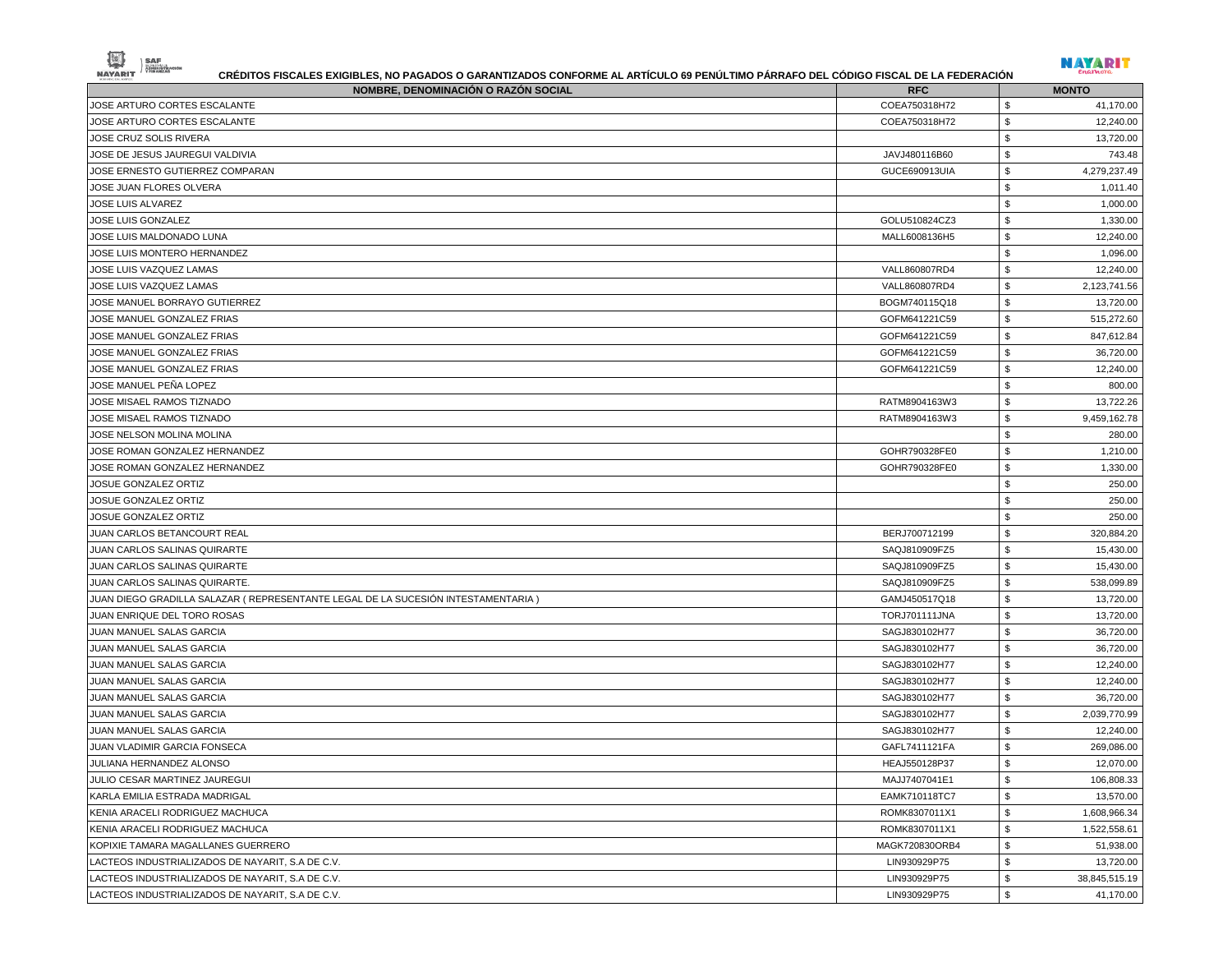

| NOMBRE, DENOMINACIÓN O RAZÓN SOCIAL                          | <b>RFC</b>    | <b>MONTO</b>       |
|--------------------------------------------------------------|---------------|--------------------|
| LIANG HUANHUA                                                | LIHU7806012R6 | \$<br>12,070.00    |
| LILIAN DEL CARMEN LOPEZ OVALLE.                              | LOOL840315FP7 | \$<br>1,210.00     |
| LILIAN DEL CARMEN LOPEZ OVALLE.                              | LOOL84015FP7  | \$<br>1,330.00     |
| LILIAN NAHIELY GUZMAN AGUAYO.                                | GUAL920828UI5 | \$<br>1,210.00     |
| LILIAN RUTH MALDONADO RODRIGUERA                             | FIFG7301132V4 | \$<br>13,206.60    |
| LILIANA FLORES RODRIGUEZ                                     | FORL751028QX6 | \$<br>402,252.49   |
| LILIANA FLORES RODRIGUEZ.                                    | FORL751028QX6 | \$<br>13,570.00    |
| LORETO PUERTO INTEGRADORA SA DE CV                           | LPI1501168T8  | \$<br>1,515,993.82 |
| LOS BRAMBILAS S.DE P.R.DE R.L                                | BRA0105245K4  | \$<br>227,519.95   |
| LOURDES VIDAL CASTILLO                                       | VICL591024A36 | \$<br>10,720.00    |
| LUIS ARMANDO PARRA RAMOS                                     | PARL420827385 | \$<br>1,586,044.00 |
| LUIS ARMANDO PARRA RAMOS                                     | PARL420827385 | \$<br>13,720.00    |
| LUIS ARMANDO PARRA RAMOS                                     | PARL420827385 | \$<br>386,697.77   |
| LUIS ARMANDO PARRA RAMOS                                     | PARL420827385 | \$<br>41,170.00    |
| LUIS ARMANDO PARRA RAMOS                                     | PARL420827385 | \$<br>13,720.00    |
| LUIS ARTURO ORTIZ BARBA                                      | OIBL821212LNA | \$<br>1,330.00     |
| LUIS CARLOS BARAJAS PICOS                                    | BAPL561123IW5 | \$<br>4,820.00     |
| LUZ MARIA BARBOSA LOPEZ                                      | BALL740103PC5 | \$<br>13,720.00    |
| LUZ MARIA BARBOSA LOPEZ                                      | BALL740103PC5 | \$<br>41,170.00    |
| LUZ MARIA BARBOSA LOPEZ                                      | BALL740103PC5 | \$<br>548,290.00   |
| MA. MAGDALENA LEDESMA RUBALCAVA                              | LERM650708694 | \$<br>12,240.00    |
| MA. MAGDALENA LEDESMA RUBALCAVA                              | LERM650708694 | \$<br>1,680,689.46 |
| MA. MERCEDES JIMENEZ FLORES                                  |               | \$<br>12,240.00    |
| MA. MERCEDES JIMENEZ FLORES                                  | JIFM5907225X3 | \$<br>51,382.00    |
| MAGASA PROTECCIONES, S.A DE C.V.                             | MPR0906014V8  | \$<br>163,096.85   |
| MANTENIMIENTO POZOS BOMBAS Y PRODUCTOS QUIMICOS S.A. DE C.V. | MPB011615SI9  | \$<br>203,149.00   |
| MANUELA CORONEL VIZCARRA                                     | COVM730621FQ1 | \$<br>82,929.00    |
| MAPAS ASESORES JURIDICOS Y CONTABLES                         | MAJ080930AL4  | \$<br>46,290.00    |
| MAPAS ASESORES JURIDICOS Y CONTABLES                         | MAJ080930AL4  | \$<br>15,430.00    |
| MARBELLA RAMIREZ MORENO                                      | RAMM6912036S9 | \$<br>10,720.00    |
| MARCELA EUGENIA PEDROZA GONZALEZ                             | PEGM650617RX4 | \$<br>329,598.53   |
| MARCELO DOMINGO NAVARRO BUSTOS                               |               | \$<br>13,720.00    |
| MARCELO DOMINGO NAVARRO BUSTOS                               | NABM69080466A | \$<br>12,240.00    |
| MARCELO DOMINGO NAVARRO BUSTOS                               |               | \$<br>13,720.00    |
| MARCELO DOMINGO NAVARRO BUSTOS                               |               | 13,720.00<br>\$    |
| MARCELO DOMINGO NAVARRO BUSTOS                               | NABM69080466A | \$<br>2,642,410.84 |
| MARCELO DOMINGO NAVARRO BUSTOS                               | NABM69080466A | \$<br>9,669,924.96 |
| MARCELO DOMINGO NAVARRO BUSTOS                               | NABM69080466A | \$<br>6,350,039.01 |
| MARCO ANTONIO CERVANTES AYALA                                | CEAM710215I5A | \$<br>12,240.00    |
| MARCO ANTONIO COVARRUBIAS SANCHEZ                            | COSM631121M27 | \$<br>1,108,166.05 |
| MARCO ANTONIO COVARRUBIAS SANCHEZ                            | COSM631121M27 | \$<br>41,170.00    |
| MARCO ANTONIO COVARRUBIAS SANCHEZ                            | GIF1800047/12 | \$<br>13,720.00    |
| MARCO ANTONIO MEDRANO CORONEL.                               | MECM840119TX7 | \$<br>15,430.00    |
| MARCO ANTONIO MEDRANO CORONEL.                               | MECM840119TX7 | \$<br>1,575,552.40 |
| <b>MARCO ANTONIO MONTEON PARRA</b>                           | MOPM780905PQ5 | \$<br>12,240.00    |
| <b>MARCO ANTONIO MONTEON PARRA</b>                           | MOPM780905PQ5 | \$<br>36,720.00    |
| MARCO ANTONIO PARTIDA CAMACHO                                |               | \$<br>80,889.49    |
| MARIA CONCEPCION ECHEVERRIA MORENO                           | EEMC681025789 | \$<br>10,240.00    |
| MARIA CRISTINA CURIEL VILLANUEVA                             | CUVC691121GE3 | \$<br>5,529.20     |
|                                                              |               |                    |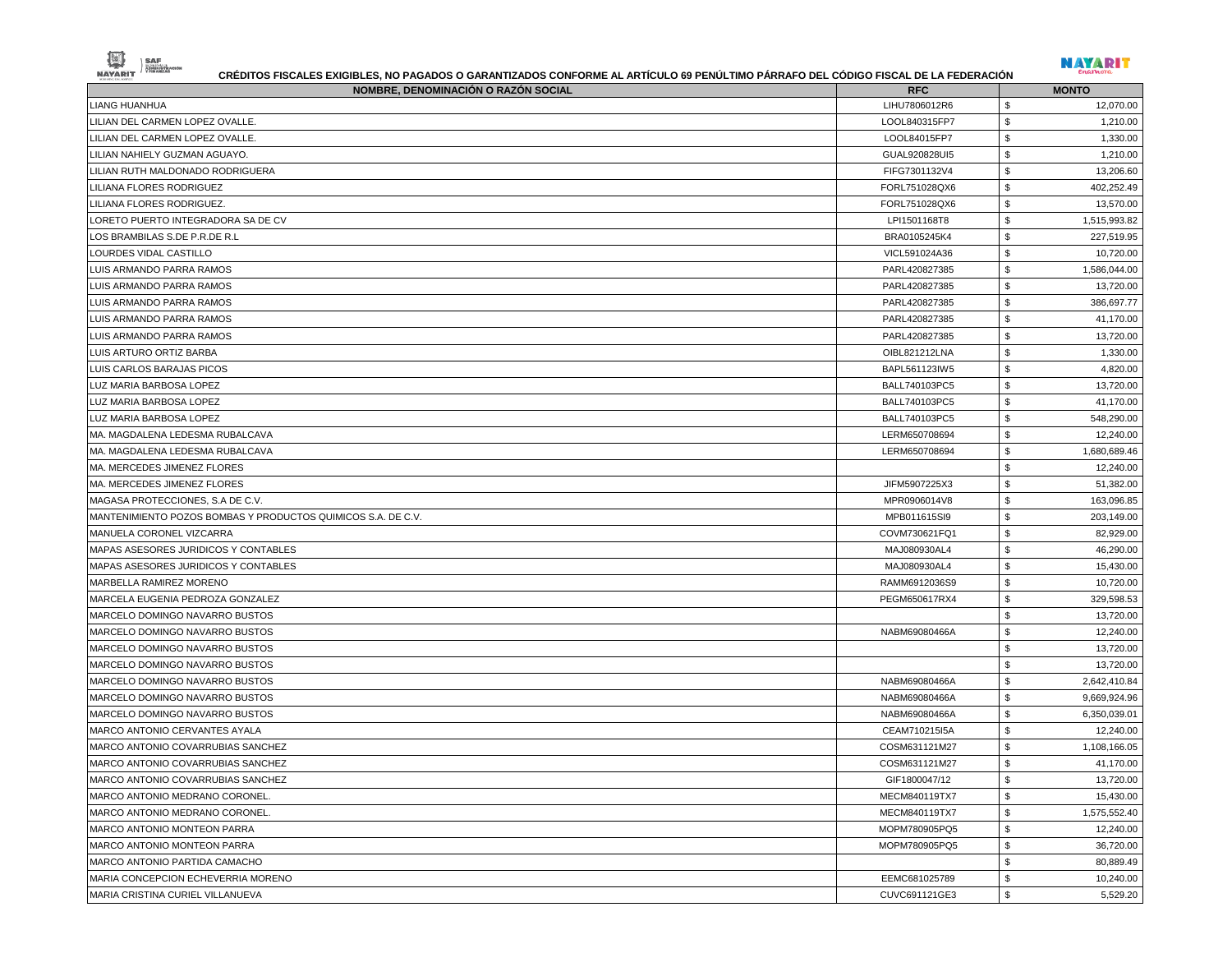| DIRJ510220E60<br>\$<br>\$<br>MAUL890404UJ4<br>\$<br>MARIA DE LOURDES YANEZ LAMAS<br>YALL610829RD9<br>MARIA DE LOURDES YAÑEZ LAMAS<br>\$<br>YALL610829RD9<br>\$<br>PASC780220K64<br>\$<br>MARIA ELENA BARRERA MARTIN DEL CAMPO<br>BAME700906A92<br>\$<br>MARIA ERNESTINA FLETES DE LEON<br>\$<br>MARÍA FERRE S.A DE C.V.<br>MFA950605HV7<br>\$<br>MUCH660826JX7<br>\$<br>AAAI670205SS9<br>\$<br>MARIA ROSALVA RIVERA ALCANTAR<br>RIAR580226JZ0<br>\$<br>MARIA ROSALVA RIVERA ALCANTAR<br>RIAR580226JZ0<br>\$<br>RIAR580226JZ0<br>\$<br>MARIA ROSALVA RIVERA ALCANTAR<br>RIAR580226JZ0<br>\$<br>MARIA ROSALVA RIVERA ALCANTAR<br>RIAR580226JZ0<br>\$<br>MARIA ROSALVA RIVERA ALCANTAR<br>RIAR580226JZ0<br>\$<br>MARIA ROSALVA RODRIGUEZ PENA<br>ROPR520602295<br>\$<br>EITV600926TV9<br>\$<br>MARIA VENTURA ESPINOSA TOVAR<br>EITV600926TV9<br>\$<br><b>MARICRUZ MANCINAS MEZA</b><br>MAMM760326TS9<br>\$<br>CACM680131D39<br>MARTHA ALICIA CASTAÑEDA CABRALES<br>13,570.00<br>MARTHA EDITH GONZALEZ PRECIADO<br>\$<br>\$<br>OIAM800729GR9<br>\$<br>MARTHA ELISA ONTIVEROS ARELLANO<br>OIAM800729GR9<br>\$<br>MARTHA HERRERA BALBUENA<br>\$<br>CAPM820124J83<br>\$<br>CAPM820124J83<br>\$<br>MARTHA IRBETH CAMACHO PRECIADO<br>CAPM820124J83<br>\$<br>MARTHA MARTINA GONZALEZ GONZALEZ<br>GOGM540906E93<br>\$<br>GOGM540906E93<br>\$<br>\$<br>HEPM850930M61<br>\$<br>MATERIALES PARA CONSTRUCCION MONROY S.A. DE C.V.<br>\$<br>MAV101118JH6<br>\$<br>MMB0905051G0<br>\$<br>\$<br>MIGUEL ANGEL CONTRERAS LOPEZ<br>\$<br>\$<br>PARM720626KW4<br>\$<br>\$<br>ROMM770527NU8<br>\$<br>ROMM770527NU8<br>\$<br>AEPM7201098C6<br>\$<br>AEPM7201098C6<br>\$<br>AEPM7201098C6<br>\$<br>CAMM7406181M4<br>\$<br>RAMM8710196G5<br>\$<br>GANM691207KV2<br>\$<br>GANM691207KV2 | NOMBRE, DENOMINACIÓN O RAZÓN SOCIAL        | <b>RFC</b> | <b>MONTO</b>    |
|---------------------------------------------------------------------------------------------------------------------------------------------------------------------------------------------------------------------------------------------------------------------------------------------------------------------------------------------------------------------------------------------------------------------------------------------------------------------------------------------------------------------------------------------------------------------------------------------------------------------------------------------------------------------------------------------------------------------------------------------------------------------------------------------------------------------------------------------------------------------------------------------------------------------------------------------------------------------------------------------------------------------------------------------------------------------------------------------------------------------------------------------------------------------------------------------------------------------------------------------------------------------------------------------------------------------------------------------------------------------------------------------------------------------------------------------------------------------------------------------------------------------------------------------------------------------------------------------------------------------------------------------------------------------------------------------------------------------------------------------------------------|--------------------------------------------|------------|-----------------|
|                                                                                                                                                                                                                                                                                                                                                                                                                                                                                                                                                                                                                                                                                                                                                                                                                                                                                                                                                                                                                                                                                                                                                                                                                                                                                                                                                                                                                                                                                                                                                                                                                                                                                                                                                               | MARIA DE JESUS DIAZ RAMOS                  |            | 610,961.25      |
|                                                                                                                                                                                                                                                                                                                                                                                                                                                                                                                                                                                                                                                                                                                                                                                                                                                                                                                                                                                                                                                                                                                                                                                                                                                                                                                                                                                                                                                                                                                                                                                                                                                                                                                                                               | MARIA DE LA LUZ MAGALLANES URIBE.          |            | 1,210.00        |
|                                                                                                                                                                                                                                                                                                                                                                                                                                                                                                                                                                                                                                                                                                                                                                                                                                                                                                                                                                                                                                                                                                                                                                                                                                                                                                                                                                                                                                                                                                                                                                                                                                                                                                                                                               |                                            |            | 10,720.00       |
|                                                                                                                                                                                                                                                                                                                                                                                                                                                                                                                                                                                                                                                                                                                                                                                                                                                                                                                                                                                                                                                                                                                                                                                                                                                                                                                                                                                                                                                                                                                                                                                                                                                                                                                                                               |                                            |            | 73,529.61       |
|                                                                                                                                                                                                                                                                                                                                                                                                                                                                                                                                                                                                                                                                                                                                                                                                                                                                                                                                                                                                                                                                                                                                                                                                                                                                                                                                                                                                                                                                                                                                                                                                                                                                                                                                                               | MARIA DEL CARMEN PATRON SANCHEZ            |            | 1,210.00        |
|                                                                                                                                                                                                                                                                                                                                                                                                                                                                                                                                                                                                                                                                                                                                                                                                                                                                                                                                                                                                                                                                                                                                                                                                                                                                                                                                                                                                                                                                                                                                                                                                                                                                                                                                                               |                                            |            | 1,330.00        |
|                                                                                                                                                                                                                                                                                                                                                                                                                                                                                                                                                                                                                                                                                                                                                                                                                                                                                                                                                                                                                                                                                                                                                                                                                                                                                                                                                                                                                                                                                                                                                                                                                                                                                                                                                               |                                            |            | 1,011.40        |
|                                                                                                                                                                                                                                                                                                                                                                                                                                                                                                                                                                                                                                                                                                                                                                                                                                                                                                                                                                                                                                                                                                                                                                                                                                                                                                                                                                                                                                                                                                                                                                                                                                                                                                                                                               |                                            |            | 12,070.00       |
|                                                                                                                                                                                                                                                                                                                                                                                                                                                                                                                                                                                                                                                                                                                                                                                                                                                                                                                                                                                                                                                                                                                                                                                                                                                                                                                                                                                                                                                                                                                                                                                                                                                                                                                                                               | MARÍA HILARIA MUÑOZ CRUZ                   |            | 13,570.00       |
|                                                                                                                                                                                                                                                                                                                                                                                                                                                                                                                                                                                                                                                                                                                                                                                                                                                                                                                                                                                                                                                                                                                                                                                                                                                                                                                                                                                                                                                                                                                                                                                                                                                                                                                                                               | MARIA ISABEL DE ANDA AGUIRRE               |            | 80,823.50       |
|                                                                                                                                                                                                                                                                                                                                                                                                                                                                                                                                                                                                                                                                                                                                                                                                                                                                                                                                                                                                                                                                                                                                                                                                                                                                                                                                                                                                                                                                                                                                                                                                                                                                                                                                                               |                                            |            | 55,811.00       |
|                                                                                                                                                                                                                                                                                                                                                                                                                                                                                                                                                                                                                                                                                                                                                                                                                                                                                                                                                                                                                                                                                                                                                                                                                                                                                                                                                                                                                                                                                                                                                                                                                                                                                                                                                               |                                            |            | 13,720.00       |
|                                                                                                                                                                                                                                                                                                                                                                                                                                                                                                                                                                                                                                                                                                                                                                                                                                                                                                                                                                                                                                                                                                                                                                                                                                                                                                                                                                                                                                                                                                                                                                                                                                                                                                                                                               | MARIA ROSALVA RIVERA ALCANTAR              |            | 13,720.00       |
|                                                                                                                                                                                                                                                                                                                                                                                                                                                                                                                                                                                                                                                                                                                                                                                                                                                                                                                                                                                                                                                                                                                                                                                                                                                                                                                                                                                                                                                                                                                                                                                                                                                                                                                                                               |                                            |            | 13,720.00       |
|                                                                                                                                                                                                                                                                                                                                                                                                                                                                                                                                                                                                                                                                                                                                                                                                                                                                                                                                                                                                                                                                                                                                                                                                                                                                                                                                                                                                                                                                                                                                                                                                                                                                                                                                                               |                                            |            | 1,888,104.50    |
|                                                                                                                                                                                                                                                                                                                                                                                                                                                                                                                                                                                                                                                                                                                                                                                                                                                                                                                                                                                                                                                                                                                                                                                                                                                                                                                                                                                                                                                                                                                                                                                                                                                                                                                                                               |                                            |            | 41,170.00       |
|                                                                                                                                                                                                                                                                                                                                                                                                                                                                                                                                                                                                                                                                                                                                                                                                                                                                                                                                                                                                                                                                                                                                                                                                                                                                                                                                                                                                                                                                                                                                                                                                                                                                                                                                                               |                                            |            | 1,330.00        |
|                                                                                                                                                                                                                                                                                                                                                                                                                                                                                                                                                                                                                                                                                                                                                                                                                                                                                                                                                                                                                                                                                                                                                                                                                                                                                                                                                                                                                                                                                                                                                                                                                                                                                                                                                               | MARIA VENTURA ESPINOSA TOVAR               |            | 695,798.61      |
|                                                                                                                                                                                                                                                                                                                                                                                                                                                                                                                                                                                                                                                                                                                                                                                                                                                                                                                                                                                                                                                                                                                                                                                                                                                                                                                                                                                                                                                                                                                                                                                                                                                                                                                                                               |                                            |            | 12,240.00       |
|                                                                                                                                                                                                                                                                                                                                                                                                                                                                                                                                                                                                                                                                                                                                                                                                                                                                                                                                                                                                                                                                                                                                                                                                                                                                                                                                                                                                                                                                                                                                                                                                                                                                                                                                                               |                                            |            | 1,769,042.67    |
|                                                                                                                                                                                                                                                                                                                                                                                                                                                                                                                                                                                                                                                                                                                                                                                                                                                                                                                                                                                                                                                                                                                                                                                                                                                                                                                                                                                                                                                                                                                                                                                                                                                                                                                                                               |                                            |            |                 |
|                                                                                                                                                                                                                                                                                                                                                                                                                                                                                                                                                                                                                                                                                                                                                                                                                                                                                                                                                                                                                                                                                                                                                                                                                                                                                                                                                                                                                                                                                                                                                                                                                                                                                                                                                               |                                            |            | 400.00          |
|                                                                                                                                                                                                                                                                                                                                                                                                                                                                                                                                                                                                                                                                                                                                                                                                                                                                                                                                                                                                                                                                                                                                                                                                                                                                                                                                                                                                                                                                                                                                                                                                                                                                                                                                                               | MARTHA ELISA ONTIVEROS ARELLANO            |            | 13,720.00       |
|                                                                                                                                                                                                                                                                                                                                                                                                                                                                                                                                                                                                                                                                                                                                                                                                                                                                                                                                                                                                                                                                                                                                                                                                                                                                                                                                                                                                                                                                                                                                                                                                                                                                                                                                                               |                                            |            | 2,975,181.43    |
|                                                                                                                                                                                                                                                                                                                                                                                                                                                                                                                                                                                                                                                                                                                                                                                                                                                                                                                                                                                                                                                                                                                                                                                                                                                                                                                                                                                                                                                                                                                                                                                                                                                                                                                                                               |                                            |            | 800.00          |
|                                                                                                                                                                                                                                                                                                                                                                                                                                                                                                                                                                                                                                                                                                                                                                                                                                                                                                                                                                                                                                                                                                                                                                                                                                                                                                                                                                                                                                                                                                                                                                                                                                                                                                                                                               | <b>MARTHA IRBETH CAMACHO PRECIADO</b>      |            | 13,720.00       |
|                                                                                                                                                                                                                                                                                                                                                                                                                                                                                                                                                                                                                                                                                                                                                                                                                                                                                                                                                                                                                                                                                                                                                                                                                                                                                                                                                                                                                                                                                                                                                                                                                                                                                                                                                               | <b>MARTHA IRBETH CAMACHO PRECIADO</b>      |            | 32, 305, 145.74 |
|                                                                                                                                                                                                                                                                                                                                                                                                                                                                                                                                                                                                                                                                                                                                                                                                                                                                                                                                                                                                                                                                                                                                                                                                                                                                                                                                                                                                                                                                                                                                                                                                                                                                                                                                                               |                                            |            | 13,720.00       |
|                                                                                                                                                                                                                                                                                                                                                                                                                                                                                                                                                                                                                                                                                                                                                                                                                                                                                                                                                                                                                                                                                                                                                                                                                                                                                                                                                                                                                                                                                                                                                                                                                                                                                                                                                               |                                            |            | 200,520.00      |
|                                                                                                                                                                                                                                                                                                                                                                                                                                                                                                                                                                                                                                                                                                                                                                                                                                                                                                                                                                                                                                                                                                                                                                                                                                                                                                                                                                                                                                                                                                                                                                                                                                                                                                                                                               | MARTHA MARTINA GONZALEZ GONZALEZ           |            | 374,683.00      |
|                                                                                                                                                                                                                                                                                                                                                                                                                                                                                                                                                                                                                                                                                                                                                                                                                                                                                                                                                                                                                                                                                                                                                                                                                                                                                                                                                                                                                                                                                                                                                                                                                                                                                                                                                               | MARTIN SOTO PEÑA                           |            | 5,349,823.47    |
|                                                                                                                                                                                                                                                                                                                                                                                                                                                                                                                                                                                                                                                                                                                                                                                                                                                                                                                                                                                                                                                                                                                                                                                                                                                                                                                                                                                                                                                                                                                                                                                                                                                                                                                                                               | <b>MASSIEL HERNANDEZ PASTEN</b>            |            | 13,570.00       |
|                                                                                                                                                                                                                                                                                                                                                                                                                                                                                                                                                                                                                                                                                                                                                                                                                                                                                                                                                                                                                                                                                                                                                                                                                                                                                                                                                                                                                                                                                                                                                                                                                                                                                                                                                               |                                            |            | 843,311.17      |
|                                                                                                                                                                                                                                                                                                                                                                                                                                                                                                                                                                                                                                                                                                                                                                                                                                                                                                                                                                                                                                                                                                                                                                                                                                                                                                                                                                                                                                                                                                                                                                                                                                                                                                                                                               | MAVAMC, S.A DE C.V.                        |            | 13,720.00       |
|                                                                                                                                                                                                                                                                                                                                                                                                                                                                                                                                                                                                                                                                                                                                                                                                                                                                                                                                                                                                                                                                                                                                                                                                                                                                                                                                                                                                                                                                                                                                                                                                                                                                                                                                                               | MIB MANTENIMIENTOS DE LA BAHIA S.A DE C.V. |            | 41,170.00       |
|                                                                                                                                                                                                                                                                                                                                                                                                                                                                                                                                                                                                                                                                                                                                                                                                                                                                                                                                                                                                                                                                                                                                                                                                                                                                                                                                                                                                                                                                                                                                                                                                                                                                                                                                                               | MIGUEL ANGEL BONILLA DESIDERIO             |            | 200.00          |
|                                                                                                                                                                                                                                                                                                                                                                                                                                                                                                                                                                                                                                                                                                                                                                                                                                                                                                                                                                                                                                                                                                                                                                                                                                                                                                                                                                                                                                                                                                                                                                                                                                                                                                                                                               |                                            |            | 200.00          |
|                                                                                                                                                                                                                                                                                                                                                                                                                                                                                                                                                                                                                                                                                                                                                                                                                                                                                                                                                                                                                                                                                                                                                                                                                                                                                                                                                                                                                                                                                                                                                                                                                                                                                                                                                               | MIGUEL ANGEL CONTRERAS LOPEZ               |            | 200.00          |
|                                                                                                                                                                                                                                                                                                                                                                                                                                                                                                                                                                                                                                                                                                                                                                                                                                                                                                                                                                                                                                                                                                                                                                                                                                                                                                                                                                                                                                                                                                                                                                                                                                                                                                                                                               | MIGUEL ANGEL CONTRERAS LOPEZ               |            | 200.00          |
|                                                                                                                                                                                                                                                                                                                                                                                                                                                                                                                                                                                                                                                                                                                                                                                                                                                                                                                                                                                                                                                                                                                                                                                                                                                                                                                                                                                                                                                                                                                                                                                                                                                                                                                                                               | MIGUEL ANGEL PLASCENCIA RODRIGUEZ          |            | 1,330.00        |
|                                                                                                                                                                                                                                                                                                                                                                                                                                                                                                                                                                                                                                                                                                                                                                                                                                                                                                                                                                                                                                                                                                                                                                                                                                                                                                                                                                                                                                                                                                                                                                                                                                                                                                                                                               | MIGUEL ANGEL ROBLES MEZA                   |            | 46,290.00       |
|                                                                                                                                                                                                                                                                                                                                                                                                                                                                                                                                                                                                                                                                                                                                                                                                                                                                                                                                                                                                                                                                                                                                                                                                                                                                                                                                                                                                                                                                                                                                                                                                                                                                                                                                                               | MIGUEL ANGEL ROBLES MEZA                   |            | 15,430.00       |
|                                                                                                                                                                                                                                                                                                                                                                                                                                                                                                                                                                                                                                                                                                                                                                                                                                                                                                                                                                                                                                                                                                                                                                                                                                                                                                                                                                                                                                                                                                                                                                                                                                                                                                                                                               | <b>MIGUEL ANTONIO ARELLANO PLAZOLA</b>     |            | 46,290.00       |
|                                                                                                                                                                                                                                                                                                                                                                                                                                                                                                                                                                                                                                                                                                                                                                                                                                                                                                                                                                                                                                                                                                                                                                                                                                                                                                                                                                                                                                                                                                                                                                                                                                                                                                                                                               | MIGUEL ANTONIO ARELLANO PLAZOLA            |            | 15,430.00       |
|                                                                                                                                                                                                                                                                                                                                                                                                                                                                                                                                                                                                                                                                                                                                                                                                                                                                                                                                                                                                                                                                                                                                                                                                                                                                                                                                                                                                                                                                                                                                                                                                                                                                                                                                                               | MIGUEL ANTONIO ARELLANO PLAZOLA            |            | 1,449,258.36    |
|                                                                                                                                                                                                                                                                                                                                                                                                                                                                                                                                                                                                                                                                                                                                                                                                                                                                                                                                                                                                                                                                                                                                                                                                                                                                                                                                                                                                                                                                                                                                                                                                                                                                                                                                                               | MIGUEL CAMBERO MONROY                      |            | 12,240.00       |
|                                                                                                                                                                                                                                                                                                                                                                                                                                                                                                                                                                                                                                                                                                                                                                                                                                                                                                                                                                                                                                                                                                                                                                                                                                                                                                                                                                                                                                                                                                                                                                                                                                                                                                                                                               | MIGUEL DONACIANO RAMIREZ MEZA              |            | 1,210.00        |
|                                                                                                                                                                                                                                                                                                                                                                                                                                                                                                                                                                                                                                                                                                                                                                                                                                                                                                                                                                                                                                                                                                                                                                                                                                                                                                                                                                                                                                                                                                                                                                                                                                                                                                                                                               | MIGUEL GARCIA NARVAEZ                      |            | 46,290.00       |
|                                                                                                                                                                                                                                                                                                                                                                                                                                                                                                                                                                                                                                                                                                                                                                                                                                                                                                                                                                                                                                                                                                                                                                                                                                                                                                                                                                                                                                                                                                                                                                                                                                                                                                                                                               | MIGUEL GARCIA NARVAEZ                      |            | 2,137,849.52    |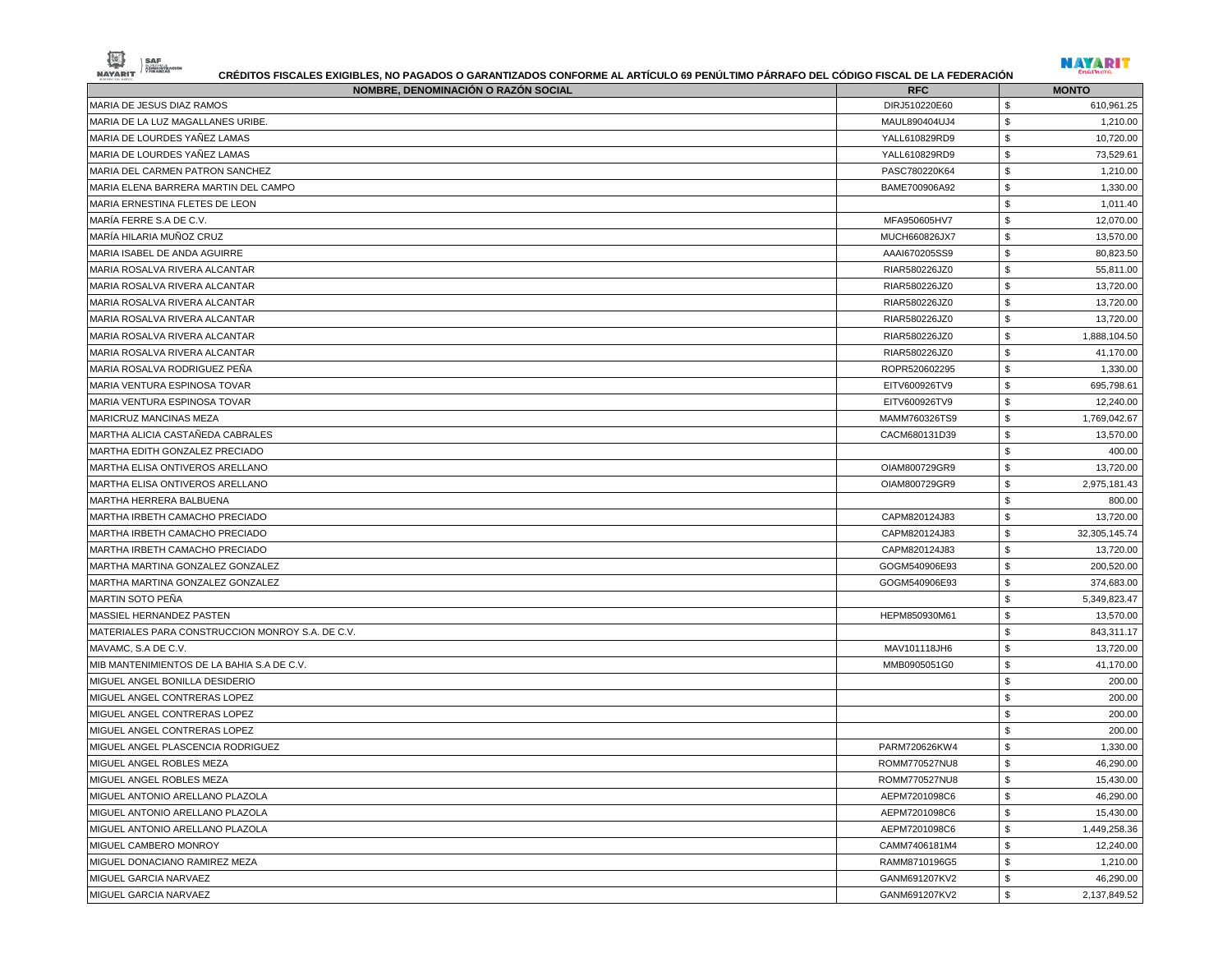|--|--|--|



| <b>NOMBRE, DENOMINACIÓN O RAZÓN SOCIAL</b>        | <b>RFC</b>      | <b>MONTO</b>               |
|---------------------------------------------------|-----------------|----------------------------|
| MIGUEL GARCIA NARVAEZ                             | GANM691207KV2   | \$<br>13,720.00            |
| MINA REAL MEXICO, S.A. DE C.V.                    |                 | \$<br>809,221.00           |
| MOISES ALBERTO DELGADO SICARI                     | DESM740426AH7   | \$<br>15,430.00            |
| MONICA GEORGINA GUILLEN ISIORDIA                  |                 | \$<br>1,096.00             |
| MOTEL LA LOMA S.A                                 | MLO610726LDA    | \$<br>1,337,092.66         |
| MULTISERVICIOS MEDICOS SIGLO XXI, SC              | MMS040706FF2    | \$<br>2,885,062.46         |
| NARDA MARISELA TAPIA GUILLEN                      | TAGN761106585   | \$<br>379,018.68           |
| NORA ISELA SANTILLAN HERNANDEZ                    | VRF1800008/14   | \$<br>9,306,448.55         |
| NORA ISELA SANTILLAN HERNANDEZ                    | SAHN720703SU3   | \$<br>41,170.00            |
| NORA ISELA SANTILLAN HERNANDEZ                    | SAHN720703SU3   | \$<br>13,720.00            |
| NORA LETICIA AGRAZ ROJAS                          | AARN700109RE7   | \$<br>1,330.00             |
| NORMA ALICIA MEDINA RIVERA                        | MERN741004AM4   | \$<br>13,570.00            |
| OPERADORA DE PUBLICIDAD DEL NAYAR SA DE CV        | OPN120222QLA    | \$<br>292,474.00           |
| OPERADORA RESTAURANTERA MAZI, S. DE R.L. DE C.V.  | ORM1308075F0    | \$<br>2,450,669.42         |
| OPERADORA RESTAURANTERA MAZI, S. DE R.L. DE C.V.  | ORM1308075F0    | \$<br>15,430.00            |
| OPTIMIZACION C.H. S.A DE C.V.                     | OCX100714928    | \$<br>13,720.00            |
| ORGANIZACION EMPRESARIAL CARFAN, S.A DE C.V       | OEC100211KT5    | \$<br>15,430.00            |
| ORGANIZACIÓN EMPRESARIAL CARFAN, S.A DE C.V.      | CAARR75110806L6 | \$<br>546,163.35           |
| OSCAR MANUEL DIAZ ROSALES                         | DIRO571029NB0   | $\mathbb{S}$<br>62,659.16  |
| OSCAR RAUDEL AVALOS HERNANDEZ.                    | AAHO940130FR2   | \$<br>46,290.00            |
| OSCAR RAUDEL AVALOS HERNANDEZ.                    | AAHO940130FR2   | \$<br>4,570,576.65         |
| OSCAR RIGOBERTO GONZALEZ SANTILLAN                | GOSO9104308Q4   | \$<br>13,720.00            |
| OSCAR RIGOBERTO GONZALEZ SANTILLAN                | GOSO9104308Q4   | \$<br>46,120,151.28        |
| OSCAR RIGOBERTO GONZALEZ SANTILLAN                | GOSO9104308Q4   | \$<br>15,430.00            |
| OSCAR RIGOBERTO GONZALEZ SANTILLAN                |                 | \$<br>46,290.00            |
| OSCAR RIGOBERTO GONZALEZ SANTILLAN                | GOSO9104308Q4   | \$<br>41,170.00            |
| OSCAR RIGOBERTO GONZALEZ SANTILLAN                | GOSO9104308Q4   | \$<br>15,430.00            |
| PABLO GALINDO CERVANTES                           | GACP650627HG8   | \$<br>813,994.93           |
| PAOLA SARAHY ROJAS LOPEZ                          | ROLP9012031T1   | \$<br>12,070.00            |
| PAPELERIA MARCHAVEL SA DE CV                      | PMA031022I48    | \$<br>240,742.65           |
| PAPELERIA Y MERCERIA JALISCO, S. DE R.L. DE C.V.  | PMJ011226M44    | \$<br>1,183,632.43         |
| PAPELERIA Y MERCERIA JALISCO, S. DE R.L. DE C.V.  | PMJ011226M44    | \$<br>1,301,165.11         |
| PARAISO DEL AGUILA MANAGEMENT S DE RL DE CV       | PAM1201206A1    | \$<br>1,461,999.55         |
| PATRICIA YAZMIN CASTAÑEDA BETANCOURT              | CABP890202JY9   | \$<br>130,365.07           |
| PAVIMENTACIONES Y CONSTRUCCIONES RAM, S.A DE C.V. | PCR111118HD4    | \$<br>2,537,390.18         |
| PESCA ESTRATEGICA, S.C DE R.L. DE C.V.            | PES090612CDA    | \$<br>15,430.00            |
| PRISMA CONSTRUCCIONES DE NAYARIT S.A DE C.V       |                 | \$<br>14,374.00            |
| PROMOTORA LOLITA, S.A DE C.V.                     | PLO0107023R0    | \$<br>15,430.00            |
| PROMOTORA Y CONSTRUCTORA DEL NAYAR, S.A DE C.V.   | PCN9807306B0    | \$<br>4,381,350.48         |
| PROTECCION INDUSTRIAL TLATOCA SA DE CV            | PIT0712072U1    | \$<br>13,720.00            |
| PROTECCIÓN INDUSTRIAL TLATOCA, S.A DE C.V.        | PIT0712072U1    | $\,$<br>5,804,002.56       |
| PROTECCION Y VALORES ANAHUAC, S.A DE C.V.         | PVA110704PD6    | $\,$<br>15,430.00          |
| PROTECCIÓN Y VALORES ANAHUAC, S.A DE C.V.         | PVA110704PD6    | $\mathbb{S}$<br>15,430.00  |
| PROYECTA MOTORS, S.A DE C.V.                      | PMO100824FI3    | \$<br>563,559.79           |
| PUBLICIDAD Y PROMOCIONES KORITA, S.A DE C.V.      | PPK870404CB2    | \$<br>111,333.00           |
| PUBLICIDAD Y PROMOCIONES KORITA, S.A DE C.V.      | PPK870404CB2    | \$<br>1,027,162.42         |
| RADIO KORITA DE NAYARIT SA DE CV                  | RKN000215J62    | $\mathfrak s$<br>15,430.00 |
| RADIO KORITA DE NAYARIT, S.A DE C.V.              | RKN000215J62    | $\mathbb{S}$<br>15,430.00  |
| RADIO NAYARITA, S.A DE C.V.                       | RNA991105628    | \$<br>15,430.00            |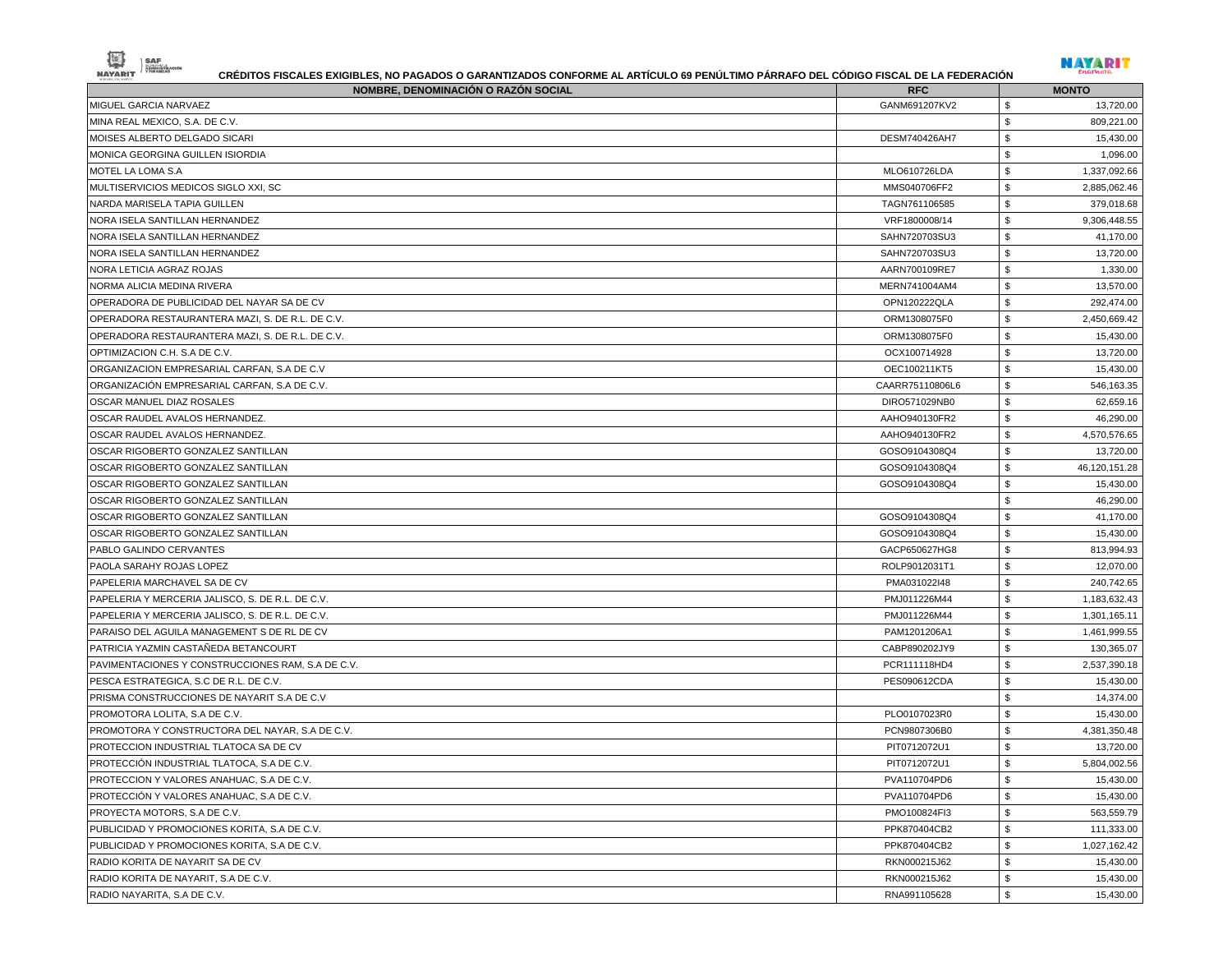| 働<br>ADMINISTRACIÓN<br><b>NAYARIT</b><br>CRÉDITOS FISCALES EXIGIBLES, NO PAGADOS O GARANTIZADOS CONFORME AL ARTÍCULO 69 PENÚLTIMO PÁRRAFO DEL CÓDIGO FISCAL DE LA FEDERACIÓN |               | NAYARIT       |              |
|------------------------------------------------------------------------------------------------------------------------------------------------------------------------------|---------------|---------------|--------------|
| NOMBRE, DENOMINACIÓN O RAZÓN SOCIAL                                                                                                                                          | <b>RFC</b>    | <b>MONTO</b>  |              |
| RAFAEL BARRUTIA LLANOS                                                                                                                                                       | BALR420506E88 | \$            | 1,956,412.29 |
| RAFAEL MAGALLANES URIBE                                                                                                                                                      | MAUR861206SF2 | \$            | 1,210.00     |
| RAYMUNDO BAÑUELOS VEGA                                                                                                                                                       | BAVR760606BZ6 | \$            | 13,720.00    |
| RAYMUNDO BAÑUELOS VEGA                                                                                                                                                       | BAVR60606BZ6  | \$            | 13,720.00    |
| RAYMUNDO BAÑUELOS VEGA                                                                                                                                                       | BAVR760606BZ6 | \$            | 13,720.00    |
| RAYMUNDO BAÑUELOS VEGA                                                                                                                                                       | BAVR760606BZ6 | \$            | 1,414,329.95 |
| RAYMUNDO DE JESUS BAÑUELOS VAZQUEZ                                                                                                                                           | BAVR690315MDA | \$            | 3,424,903.78 |
| RAYMUNDO NAVA MARTINEZ                                                                                                                                                       | NAMR7209067H2 | \$            | 57,539.00    |
| RECICLADORA DE METALES JALISCO, S.A DE C.V.                                                                                                                                  | RMJ140326MC9  | \$            | 15,430.00    |
| REFACCIONARIA ROMERO BECERRA S.A DE C.V.                                                                                                                                     | RRB8401168F2  | \$            | 131,503.79   |
| RENERGIP. S.A DE C.V.                                                                                                                                                        | REN110415UQ5  | \$            | 13,720.00    |
| REPRESENTACIONES MAY S.A. DE C.V.                                                                                                                                            | RMA960810DD2  | \$            | 113,779.00   |
| REPRESENTACIONES MAY, S.A DE C.V.                                                                                                                                            | RMA960810DD2  | \$            | 796,936.14   |
| REPRESENTACIONES MAY,S.A DE C.V                                                                                                                                              | RMA960810TD2  | \$            | 3,470,749.36 |
| RESTAURANTES TINOS S. DE R.L. DE C.V.                                                                                                                                        | RTI061130BF8  | \$            | 1,474,609.96 |
| RESTAURANTES TINOS S. DE R.L. DE C.V.                                                                                                                                        | RTI061130BF8  | \$            | 1,105,081.00 |
| REVESTIMIENTOS INGENIERIA CONSTRUCCION ASESORIA S.A. DE C.V.                                                                                                                 | RIC030110H51  | \$            | 12.240.00    |
| REVESTIMIENTOS INGENIERIA CONSTRUCCION ASESORIA S.A. DE C.V.                                                                                                                 | RIC030110H51  | \$            | 628,232.69   |
| REYES OMAR ARELLANO GUILLEN                                                                                                                                                  | AEGR770106J75 | \$            | 285,061.00   |
| RICARDO ESPINOSA SANDOVAL                                                                                                                                                    | EISR5610064I8 | \$            | 253,397.72   |
| RODOLFO QUINTANILLA BELTRAN                                                                                                                                                  | QUBR730211RE9 | \$            | 327,266.43   |
| ROGELIO SOTO VENEGAS                                                                                                                                                         | SOCR830128E60 | \$            | 13,720.00    |
| ROGELIO SOTO VENEGAS                                                                                                                                                         | SOVR830128E60 | \$            | 1,410,038.71 |
| ROSARIO DELGADILLO VALDERRAMA                                                                                                                                                | VEVR850425RH1 | \$            | 12,070.00    |
| RUBEN CANDELARIO ARTEAGA RODRIGUEZ                                                                                                                                           |               | \$            | 300.00       |
| RUBEN CANDELARIO ARTEAGA RODRIGUEZ                                                                                                                                           |               | \$            | 300.00       |
| RUBEN CANDELARIO ARTEAGA RODRIGUEZ                                                                                                                                           |               | \$            | 300.00       |
| RUBEN LAMAS MEDINA                                                                                                                                                           |               | \$            | 250.00       |
| SALANT CONSTRUCTORA S.A DE C.V.                                                                                                                                              | SCO051017RF3  | \$            | 46,401.00    |
| SALANT CONSTRUCTORA S.A DE C.V.                                                                                                                                              | SCO051017RF3  | \$            | 4,521,450.67 |
| SALVADOR ADOLFO TREVIÑO CHAVEZ                                                                                                                                               | TECS811012V87 | \$            | 36,720.00    |
| SALVADOR ADOLFO TREVIÑO CHAVEZ                                                                                                                                               | TECS811012V87 | \$            | 13,720.00    |
| SALVADOR ADOLFO TREVIÑO CHAVEZ                                                                                                                                               | TECS811012V87 | \$            | 895,109.74   |
| SALVADOR BENITEZ ARIAS                                                                                                                                                       | BEAS650723HDO | \$            | 135,357.74   |
| SALVADOR NAVARRO CUETO                                                                                                                                                       | NACS430808JL9 | \$            | 401,236.55   |
| SAMUEL RODRIGUEZ TRISTAN                                                                                                                                                     | ROTS781206LH0 | \$            | 1,210.00     |
| SANAZA CONSTRUCCIONES S.A. DE C.V.                                                                                                                                           | SCO061108MQ6  | \$            | 15,430.00    |
| SANDRA NOEMI GONZALEZ GOMEZ                                                                                                                                                  | GOGS770619120 | \$            | 1,330.00     |
| SANDRA TERESA RUIZ PLAZOLA                                                                                                                                                   |               | \$            | 18,955.00    |
| SEGURIDAD PRIVADA NAYAR, S.A DE C.V.                                                                                                                                         | SPN060629HM3  | \$            | 792,072.55   |
| SENSARA VALLARTA, S. DE R.L. DE C.V.                                                                                                                                         | SVA050425G15  | \$            | 41,170.00    |
| SENSARA VALLARTA, S. DE R.L. DE C.V.                                                                                                                                         | SVA050425G15  | \$            | 13,720.00    |
| SENSARA VALLARTA, S. DE R.L. DE C.V.                                                                                                                                         | SVA050425G15  | \$            | 13,720.00    |
| SERGIO ALEJANDRO ZAVALA MALDONADO                                                                                                                                            | ZAMS580621L94 | \$            | 1,330.00     |
| SERVICIO BAHIA DE BANDERAS S.A DE C.V.                                                                                                                                       | SBB960908QP0  | ${\mathbb S}$ | 13,720.00    |
| SERVICIO BAHIA DE BANDERAS S.A. DE C.V.                                                                                                                                      | SBB960908QP0  | \$            | 1,395,714.89 |
| SERVICIO DE VIGILANCIA Y RESGUARDO EN SEGURIDAD PRIVADA, S.A DE C.V.                                                                                                         | SVR0705119Y8  | \$            | 518,920.30   |
| SERVICIO GASOLINERO INSURGENTES SA DE CV                                                                                                                                     | SGI960329TN4  | \$            | 12,240.00    |
|                                                                                                                                                                              |               |               |              |

SERVICIO LLANTERO TORNEL SANTERO TORNEL SUBSEXTED A SUBSEXTED SUBSEXTED SUBSEXTED SUBSEXTED SERVICIO LLANTERO TORNEL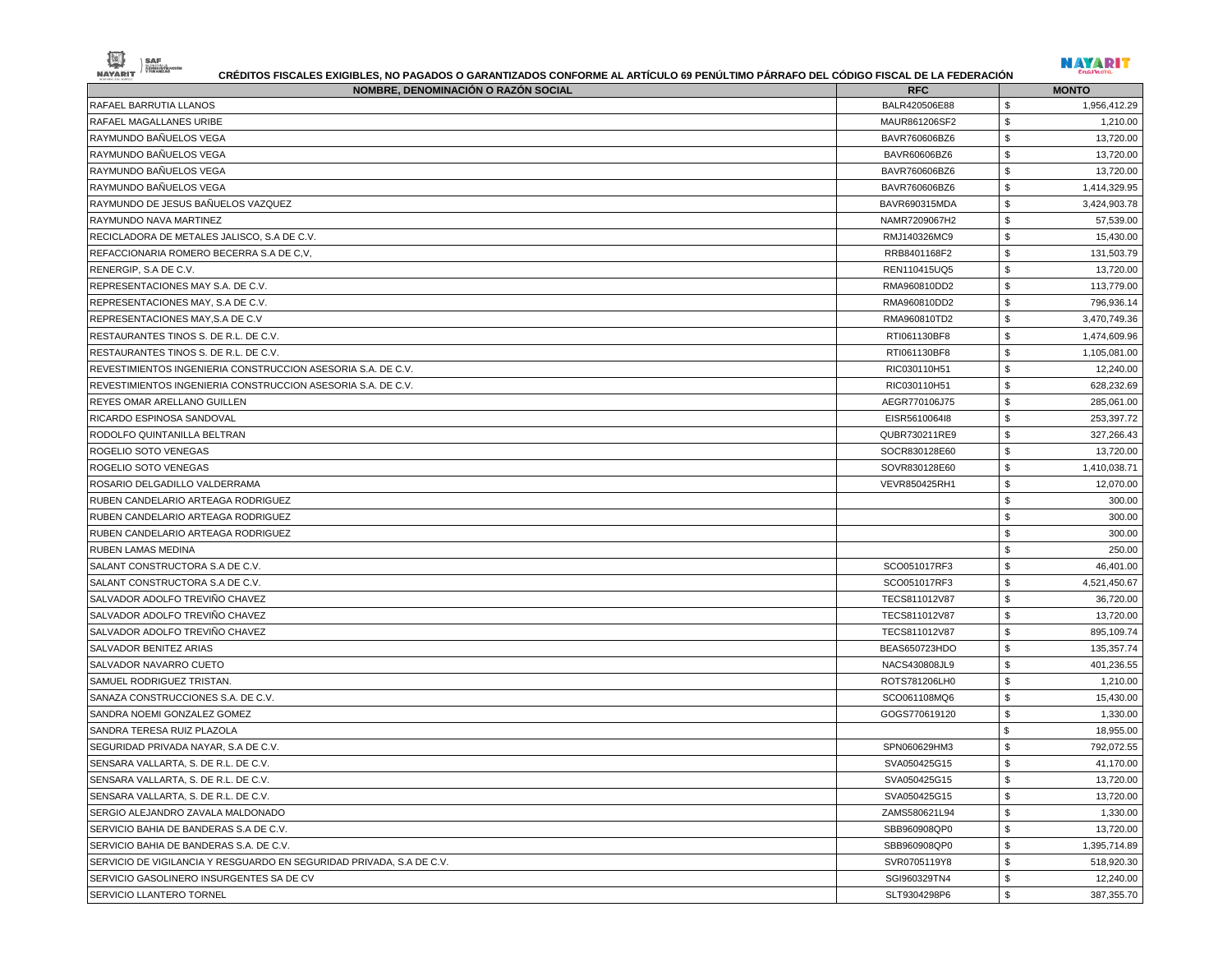

| <b>NOMBRE, DENOMINACIÓN O RAZÓN SOCIAL</b>                              | <b>RFC</b>    | <b>MONTO</b>                 |
|-------------------------------------------------------------------------|---------------|------------------------------|
| SERVICIO LLANTERO TORNEL                                                | SLT9304298P6  | S<br>124,401.49              |
| SERVICIOS ALCARAZ Y HERNANDEZ, S.A. DE C.V.                             |               | \$<br>8,570.00               |
| SILVESTRE RAMIREZ MENDOZA                                               | RAMS6905202L2 | S<br>13,720.00               |
| SILVESTRE RAMIREZ MENDOZA                                               | RAMS6905202L2 | \$<br>11,011,525.99          |
| SILVIA PARRA ANDRADE.                                                   | PAAS6901094K0 | S<br>1,330.00                |
| SISIG, S.A DE C.V.                                                      | SIS1406021B3  | \$<br>1,352,677.27           |
| SISIG, S.A DE C.V.                                                      | SIS1406021B3  | \$<br>15,430.00              |
| SOLUCIONES E INSTALACIONES EN TABLAROCA DE PUERTO VALLARTA, S.A DE C.V. | SEI080919KM4  | \$<br>373,877.37             |
| SUSSAN AMAIRANI GARCIA ANDRADE                                          |               | \$<br>250.00                 |
| SUSSAN AMAIRANI GARCIA ANDRADE                                          |               | \$<br>250.00                 |
| SUSSAN AMAIRANI GARCIA ANDRADE                                          |               | \$<br>250.00                 |
| TANIA MAGDALENA RUVALCABA RODRIGUEZ.                                    | RURT900722D56 | \$<br>1,210.00               |
| TANIA MAGDALENA RUVALCABA RODRIGUEZ.                                    | RURT900722D56 | \$<br>1,210.00               |
| TECNICOS Y ASESORIA INDUSTRIAL S.A DE C.V.                              | TAI901206IQ1  | \$<br>12,240.00              |
| TECNICOS Y ASESORIA INDUSTRIAL S.A DE C.V.                              | TAI901206IQ1  | \$<br>4,228,231.95           |
| TECNICOS Y ASESORIA INDUSTRIAL S.A DE C.V.                              | TAI901206IQ1  | S<br>13,720.00               |
| TELECOMUNICACIONES LOGISTICAS DE NAYARIT, S.A DE C.V.                   | TLN0403173YA  | \$<br>12,240.00              |
| TELECOMUNICACIONES LOGISTICAS DE NAYARIT, S.A DE C.V.                   | TLN0403173YA  | \$<br>1,979,433.94           |
| TERRACERIAS Y PLATAFORMAS SALAZAR S.A. DEC.V.                           |               | \$<br>12,240.00              |
| TRANSPORTES DE PASAJEROS GUADALAJARA LA VEGA AMECA COCULA, S.A DE C.V.  | TPG730530RU8  | \$<br>15,430.00              |
| TRANSPORTES DE PASAJEROS GUADALAJARA LA VEGA AMECA COCULA, S.A DE C.V.  | TPG730530RU8  | \$<br>15,430.00              |
| TRANSPORTES DE PASAJEROS GUADALAJARA LA VEGA AMECA COCULA, S.A DE C.V.  | TPG730530RU8  | \$<br>15,430.00              |
| TRANSPORTES DE PASAJEROS GUADALAJARA LA VEGA AMECA COCULA, S.A DE C.V.  | TPG730530RU8  | \$<br>5,016,196.36           |
| TRANSPORTES MERGRO S.A. DE C.V.                                         | TME930618KF5  | \$<br>957,432.19             |
| TRANSPORTES MERGRO, S.A. DE C.V.                                        |               | \$<br>41,170.00              |
| TRANSPORTES TURISTICOS FLAMINGOS S.A DE C.V.                            | TTF9805183J4  | S<br>1,623,978.37            |
| TRANSPORTES TURISTICOS FLAMINGOS S.A DE C.V.                            | TTF9805183J4  | $\mathfrak{s}$<br>744,436.03 |
| ULISES ARTURO LOPEZ MENDOZA                                             | LOMU710926EC3 | \$<br>12,240.00              |
| ULISES ARTURO LOPEZ MENDOZA                                             | LOMU710926EC3 | \$<br>751,155.71             |
| ULISES EDUARDO ZUNO CARDENAS                                            | ZUCU860714IQ0 | \$<br>13,720.00              |
| ULISES EDUARDO ZUNO CARDENAS                                            | ZUCU860714IQ0 | \$<br>416,004.39             |
| UNIDAD DE DIAGNOSTICO TEPIC SC                                          | UDT0302201W8  | \$<br>877,630.51             |
| UNIDAD DE SERVICIOS PARA EL TRANSPORTE EN GENERAL S.A. DE .C.V          | UST870305E70  | \$<br>15,430.00              |
| UNIDAD DE SERVICIOS PARA EL TRANSPORTE EN GENERAL S.A. DE .C.V          | UST870305E70  | \$<br>5,488,282.80           |
| UNIDAD DE SERVICIOS PARA EL TRANSPORTE EN GENERAL S.A. DE .C.V          | UST870305E70  | S<br>2,176,978.77            |
| UNIDAD DE SERVICIOS PARA EL TRANSPORTE EN GENERAL S.A. DE .C.V          | UST870305E70  | \$<br>1,811,928.13           |
| UNIDAD DE SERVICIOS PARA EL TRANSPORTE EN GENERAL S.A. DE .C.V          |               | \$<br>536,116.89             |
| UNIDAD DE SERVICIOS PARA EL TRANSPORTE EN GENERAL S.A. DE .C.V          | UST870305E70  | \$<br>6,787,861.73           |
| URBANIZACIONES HERMANOS, S. DE R.L. DE C.V.                             | UHE070731ID9  | S<br>113,911.07              |
| VANNOVA RECICLAJE, S.A DE C.V.                                          | VRE0508262T6  | S.<br>886,224.61             |
| VASA HOLDING COMPANY, S.A DE C.V.                                       | VHO970117952  | \$<br>15,430.00              |
| VASA HOLDING COMPANY, S.A DE C.V.                                       | VHO970117952  | 15,430.00<br>S,              |
| VASA HOLDING COMPANY, S.A DE C.V.                                       | VHO970117952  | \$<br>15,430.00              |
| VICTOR HUGO DE LOS SANTOS HERNANDEZ                                     | SAHV800820U13 | \$<br>270,539.76             |
| VICTOR HUGO DE LOS SANTOS HERNANDEZ                                     | SAHV800820U13 | \$<br>41,170.00              |
| VICTOR HUGO DE LOS SANTOS HERNANDEZ                                     | SAHV800820U13 | \$<br>41,170.00              |
| VICTOR HUGO DE LOS SANTOS HERNANDEZ                                     | SAHV800820U13 | \$<br>1,111,685.52           |
| VICTOR HUGO DE LOS SANTOS HERNANDEZ                                     | SAHV800820U13 | \$<br>6,352,666.54           |
| VICTOR MANUEL DE LOS SANTOS ZUÑIGA                                      | SAZV560304B45 | \$<br>3,663,937.48           |